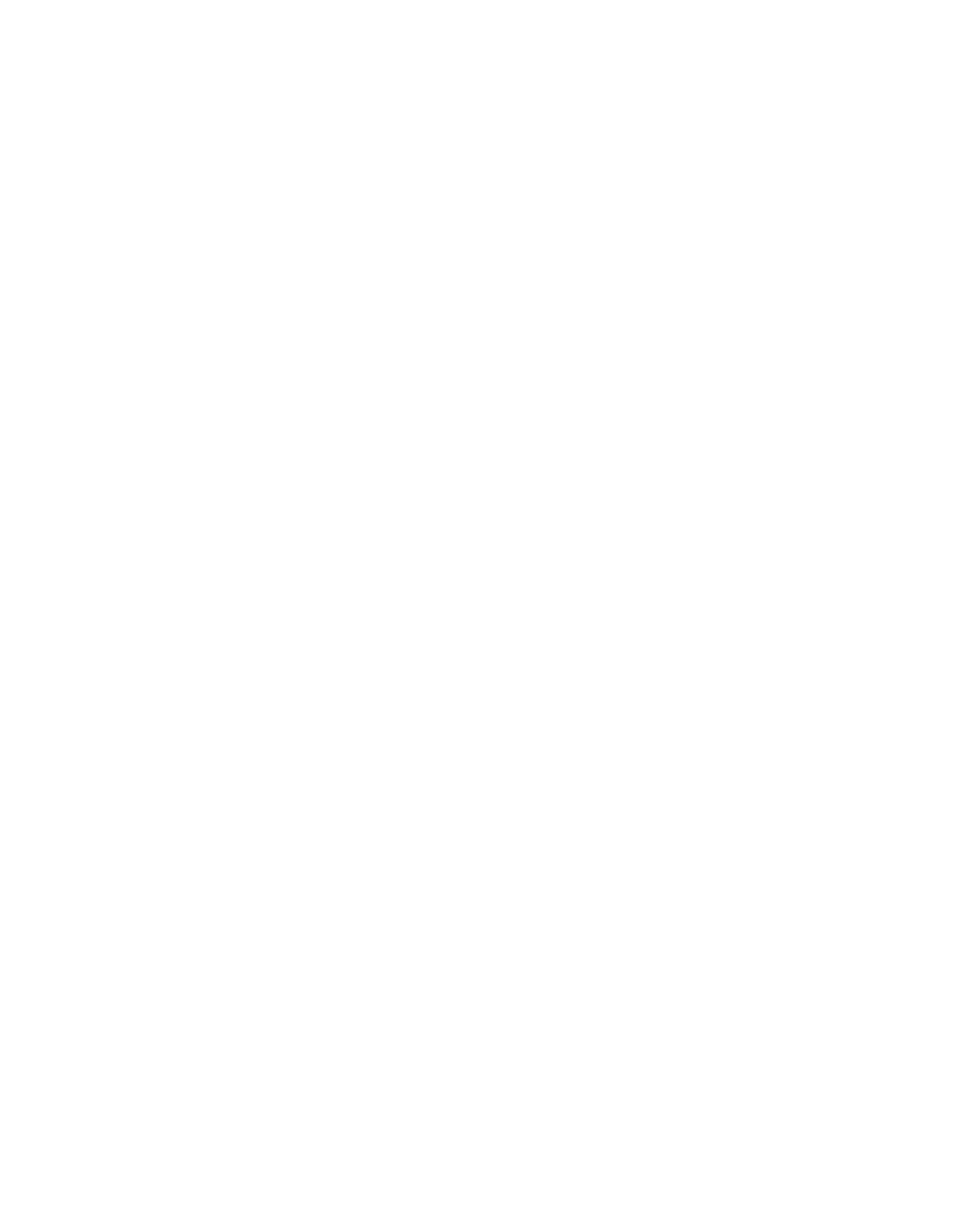## **Contents**

| Contact Information                                                                        | 1                |
|--------------------------------------------------------------------------------------------|------------------|
| <b>Program Description</b>                                                                 | 5                |
| Overview of OVW                                                                            | 5                |
| <b>Statutory Authority</b>                                                                 | 5                |
| About this OVW Program                                                                     | $\mathbf 5$      |
| Program Scope                                                                              | 5                |
| Purpose Areas                                                                              | $\mathbf 5$      |
| <b>OVW Priority Areas</b>                                                                  | $\mathbf 5$      |
| Activities that Compromise Victim Safety and Recovery or Undermine Offender Accountability | 6                |
| Out-of-Scope Activities                                                                    | 6                |
| <b>Limited Use of Funds</b>                                                                | $\overline{7}$   |
| <b>Activities Requiring Prior Approval</b>                                                 | $\overline{7}$   |
| <b>Federal Award Information</b>                                                           | 7                |
| Awards, Amounts and Durations                                                              | $\overline{7}$   |
| Availability of Funds                                                                      | $\overline{7}$   |
| <b>Types of Awards</b>                                                                     | $\overline{7}$   |
| <b>Award Period and Amounts</b>                                                            | $\overline{7}$   |
| <b>Types of Applications</b>                                                               | $\overline{7}$   |
| <b>Mandatory Program Requirements</b>                                                      | 8                |
| <b>Eligibility Information</b>                                                             | 9                |
| <b>Eligible Applicants</b>                                                                 | $\boldsymbol{9}$ |
| Cost Sharing or Matching                                                                   | $\boldsymbol{9}$ |
| Other Program Eligibility Requirements                                                     | $\boldsymbol{9}$ |
| Application and Submission Information                                                     | 10               |
| Address to Request Application Package                                                     | 10               |
| Content and Form of Application Submission                                                 | 10               |
| Formatting and Technical Requirements                                                      | 10               |
| <b>Application Contents</b>                                                                | 10               |
| Information to Complete the Application for Federal Assistance (SF-424)                    | 11               |
| Standard Applicant Information (JustGrants 424 and General Agency Information)             | 11               |
| Proposal Abstract                                                                          | 11               |
| Data Requested with Application                                                            | 11               |
| <b>Proposal Narrative</b>                                                                  | 11               |
| <b>Budget and Associated Documentation</b>                                                 | 13               |
| Budget Worksheet and Budget Narrative (Web-based Form)                                     | 13               |
| <b>Funding Restrictions</b>                                                                | 14               |
| <b>Pre-Agreement Cost</b>                                                                  | 15               |
| Indirect Cost Rate Agreement (if applicable)                                               | 15               |
| Financial Management Questionnaire (including applicant disclosure of high-risk status)    | 15 <sub>15</sub> |
| Disclosure of Process Related to Executive Compensation                                    | 15               |
| Memoranda of Understanding (MOUs) and Other Supportive Documents                           | 16               |
| <b>Additional Application Components</b>                                                   | 16               |
|                                                                                            |                  |
| Letters of Nonsupplanting<br><b>Confidentiality Notice Form</b>                            | 16<br>16         |
| <b>Disclosures and Assurances</b>                                                          |                  |
| Disclosure of Lobbying Activities                                                          | 16<br>17         |
| <b>DOJ Certified Standard Assurances</b>                                                   | 17               |
|                                                                                            |                  |

Page 3 of 28 O-OVW-2022-171085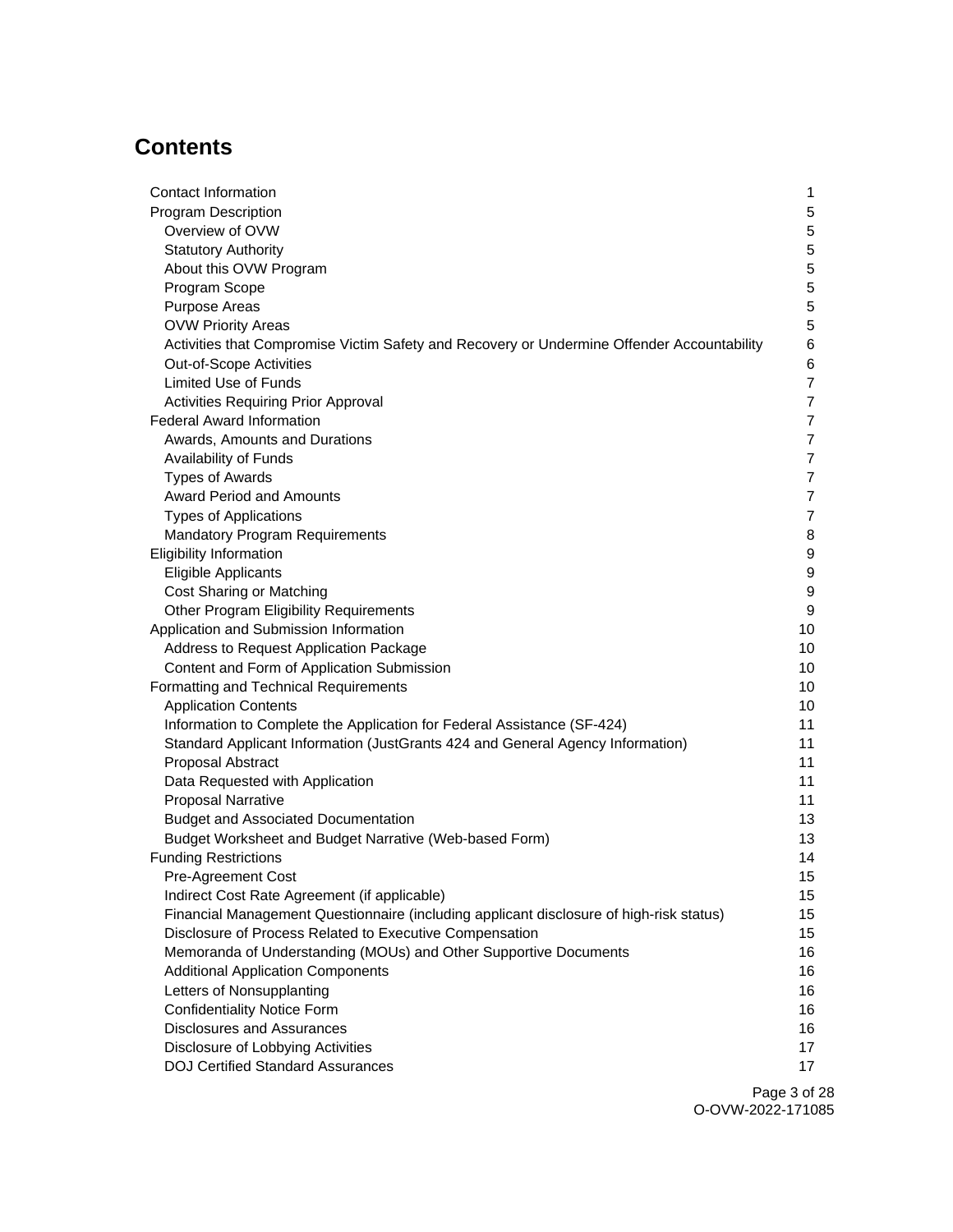| Applicant Disclosure of Duplication in Cost Items                                              | 17 |
|------------------------------------------------------------------------------------------------|----|
| DOJ Certifications Regarding Lobbying; Debarment, Suspension and Other Responsibility Matters; |    |
| and Drug-Free Workplace Requirements                                                           | 17 |
| How to Apply                                                                                   | 17 |
| Submission Dates and Time                                                                      | 18 |
| Application Review Information                                                                 | 20 |
| <b>Review Criteria</b>                                                                         | 20 |
| <b>Review and Selection Process</b>                                                            | 20 |
| Anticipated Announcement and Federal Award Dates                                               | 21 |
| <b>Federal Award Administration Information</b>                                                | 21 |
| <b>Federal Award Notices</b>                                                                   | 21 |
| Administrative, National Policy, and Other Legal Requirements                                  | 21 |
| General Information about Post-Federal Award Reporting Requirements                            | 22 |
| Federal Awarding Agency Contact(s)                                                             | 22 |
| Other Information                                                                              | 22 |
| Public Reporting Burden- Paper Work Reduction Act Notice                                       | 22 |
| <b>Application Checklist</b>                                                                   | 22 |
| <b>Survey Questions</b>                                                                        | 23 |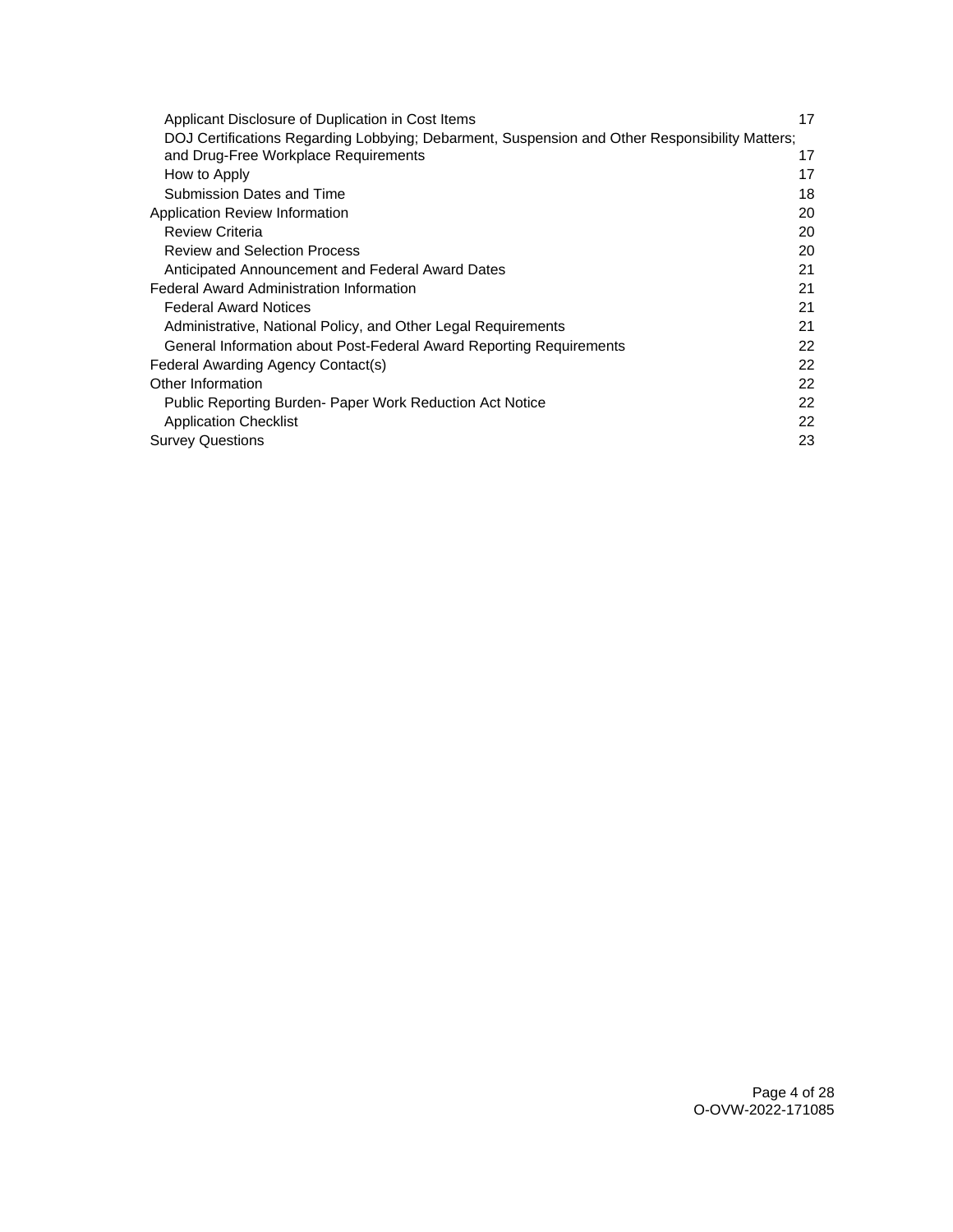## <span id="page-4-0"></span>**Program Description**

## **Overview of OVW**

OVW is a component of the United States Department of Justice (DOJ). Created in 1995, OVW administers grant programs authorized by the Violence Against Women Act (VAWA) and subsequent legislation and provides national leadership on issues of domestic violence, dating violence, sexual assault, and stalking. OVW grants support coordinated community responses to hold offenders accountable and serve victims.

## **Statutory Authority**

Any awards under this solicitation will be made under the statutory authority provided by a full-year Department of Justice appropriations act for FY 2022.

## **About this OVW Program**

The Grants to Engage Men and Boys as Allies in the Prevention of Violence Against Women and Girls (EM) Program solicitation is one of two solicitations issued under the Consolidated Youth and Engaging Men (CYEM) Program (CFDA# 16.888), which is authorized by annual federal appropriations acts. The other program solicitation is the Grants to Prevent and Respond to Domestic Violence, Dating Violence, Sexual Assault, and Stalking Against Children and Youth Program (CY). Applicants interested in developing projects to serve children and youth impacted by domestic violence, dating violence, sexual assault, stalking, and sex trafficking should submit a proposal under the OVW FY 2022 CY Program solicitation.

The EM Program supports projects that create educational programming and community organizing to encourage men and boys to work as allies with women and girls to prevent domestic violence, dating violence, sexual assault, stalking, and sex trafficking. For additional information about this program and related performance measures, including how awards contribute to the achievement of program goals and objectives, see:

- OVW grant program information: [OVW Grants and Programs Webpage.](https://www.justice.gov/ovw/grant-programs)
- Program performance measures under the Measuring Effectiveness Initiative: [VAWA Measuring](https://www.vawamei.org/grant-programs/)  [Effectiveness Initiative webpage.](https://www.vawamei.org/grant-programs/)
- Examples of successful projects in OVW's [most recent report to Congress](https://www.justice.gov/ovw/reports-congress#s1) on the effectiveness of VAWA grant programs.

#### **Program Scope**

Activities supported by this program are determined by statute, federal regulations, and OVW policies. If an applicant receives an award, the funded project is bound by this solicitation, the [DOJ Financial Guide,](https://www.justice.gov/ovw/page/file/1298396/download) including updates to the financial guide after an award is made, the [Solicitation Companion Guide,](https://www.justice.gov/ovw/resources-applicants) and the conditions of the award.

#### **Purpose Areas**

In FY 2022, funds under this program must be used to develop and/or implement strategies that engage and mobilize men and boys at individual, group, relational, and societal levels to prevent domestic violence, dating violence, sexual assault, stalking, and sex trafficking through one or more of the following purposes:

- 1. Develop and/or implement programming to recruit and train men and boys to serve as role models, positive influencers, change agents, and/or mentors to address and prevent domestic violence, dating violence, sexual assault, stalking, or sex trafficking.
- 2. Integrate education on domestic violence, dating violence, sexual assault, stalking, or sex trafficking (the VAWA crimes) into established support and/or enrichment programs (e.g., mentoring, youth services, sports, fraternal, faith-based, fatherhood, re-entry, and educational programs) to assist men and/or boys in developing healthy relationships, challenging social norms that support violence against women and girls, becoming active bystanders, and understanding the intersection of the VAWA crimes and other types of related violence (e.g., gang initiation, gun violence).
- 3. Develop and implement a train-the-trainer program for community organizations or programs, and/or governmental agencies or programs, to incorporate education and/or training into their existing work with male clients to prevent violence against women and girls.

## **OVW Priority Areas**

In FY 2022, OVW is interested in supporting the priority area(s) identified below. Applications proposing activities in the Page 5 of 28 O-OVW-2022-171085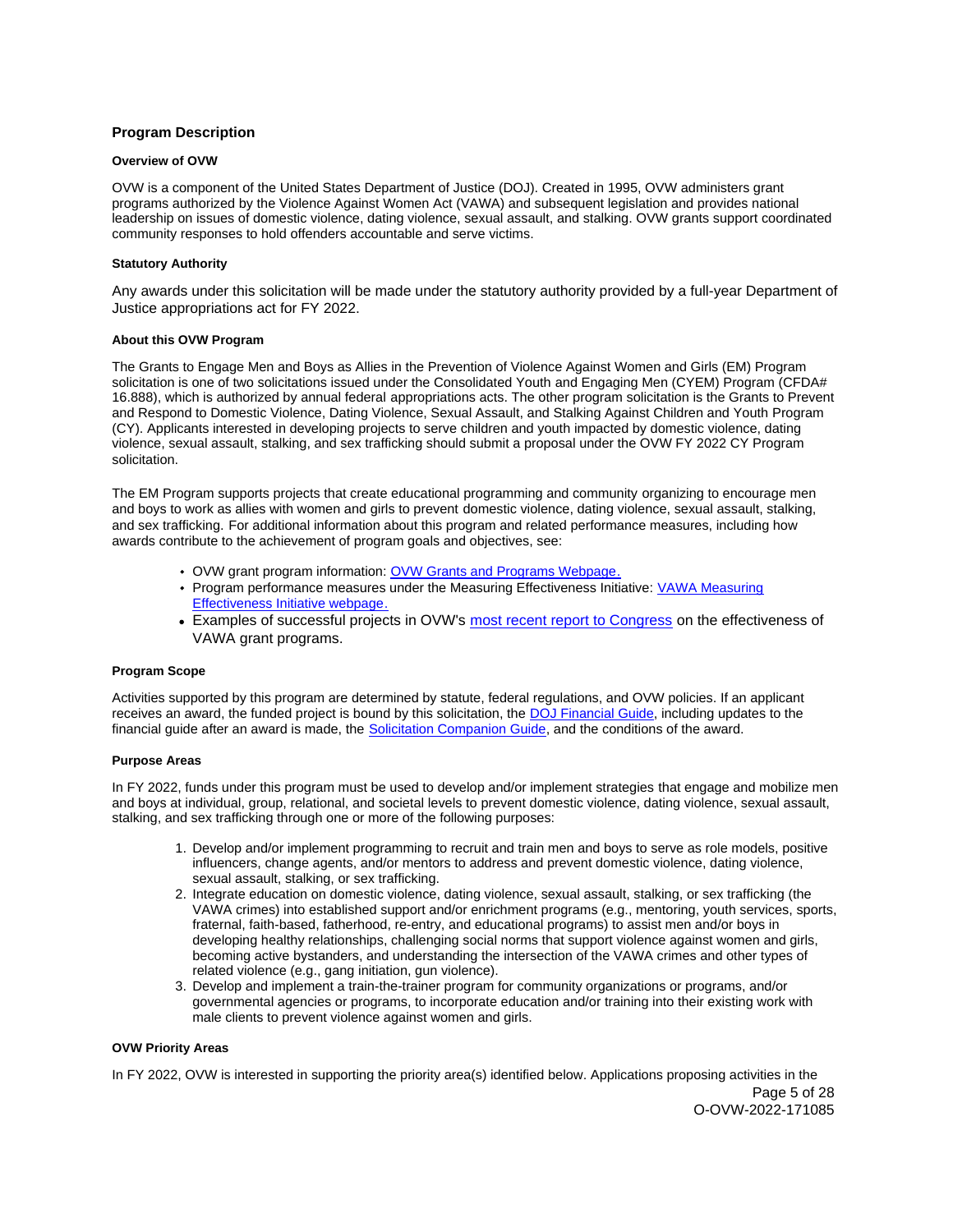<span id="page-5-0"></span>following areas will be given special consideration:

- 1. **Advance racial equity as an essential component of ending sexual assault, domestic violence, dating violence, stalking, and sex trafficking.** To qualify for this priority area, applicants must partner with culturally specific, community-based organizations or programs (if not the applicant) and include project activities that specifically engage and promote culturally specific communities.
- 2. **Improve outreach, services, civil and criminal justice responses, prevention, and support for survivors of sexual assault, domestic violence, dating violence, stalking, and sex trafficking from underserved communities, particularly LGBTQ and immigrant communities**. To qualify for this priority area, applicants must partner with and meaningfully compensate population specific organizations or programs (if not the applicant) that are "by and for" the underserved community(ies) served by the proposed project. Compensation for the partner(s) must be at least 10% or more of the requested funding and provide for salaries, training and staff development, and general operating expenses (e.g., rent, utilities, supplies, business insurance, financial audits).

"Culturally specific" means primarily directed toward racial and ethnic minority groups (defined in section 1707(g) of the Public Health Services Act (42 U.S.C. § 300u-6(g)) as American Indian (including Alaska Natives, Eskimos, and Aleuts), Asian Americans, Native Hawaiians and other Pacific Islanders, Blacks, and Hispanics).

"Population specific organization" means a nonprofit, nongovernmental organization that primarily serves members of a specific underserved population and has demonstrated experience and expertise providing targeted services to members of that specific underserved population.

## **Activities that Compromise Victim Safety and Recovery or Undermine Offender Accountability**

OVW does not fund activities that jeopardize victim safety, deter or prevent physical or emotional healing for victims, or allow offenders to escape responsibility for their actions. Applications that propose any such activities may receive a deduction in points during the review process or may be eliminated from consideration. Information on activities that compromise victim safety and recovery or undermine offender accountability may be found in the [Solicitation Companion](https://www.justice.gov/ovw/resources-applicants)  [Guide.](https://www.justice.gov/ovw/resources-applicants)

## **Out-of-Scope Activities**

The activities listed below are out of the program scope and will not be supported by this program's funding. See also the list of unallowable costs in the Funding Restrictions section of this solicitation.

- 1. Research projects. Funds under this program may not be used to conduct research, defined in 28 C.F.R. § 46.102 as a systematic investigation designed to develop or contribute to generalizable knowledge. Surveys and focus groups, depending on their design and purpose, may constitute research and therefore be out-of-scope. Prohibited research does not include assessments conducted for internal improvement purposes only (see Limited Use of Funds below). For information on distinguishing between research and assessments, see the [Solicitation](https://www.justice.gov/ovw/resources-applicants)  [Companion Guide.](https://www.justice.gov/ovw/resources-applicants)
- 2. Direct victim services. Grant funds may not be used to provide direct victim services, such as victim advocacy, short or long-term counseling, transitional housing, or medical/court accompaniment.
- 3. Supervised visitation or exchange. Grant funds may not be used to support supervised visitation or exchange services.
- 4. Perpetrator services. Grant funds may not be used to provide support services for perpetrators of domestic violence, dating violence, sexual assault, stalking, or sex trafficking such as counseling, batterer intervention, or anger management.
- 5. Sexual harassment, bullying, and hazing: Grant funds may not be used to develop and/or provide training, products, or policies that focus primarily on sexual harassment, bullying, or hazing.
- 6. Substance abuse. Grant funds may not be used to implement prevention programs that focus primarily on alcohol and substance abuse as prevention strategies.
- 7. Ceremonies, celebrations, and entertainment. Grant funds may not be used to support award ceremonies or other celebratory events, or the purchase of tickets for entertainment activities such as sporting events, movies, concerts, or museums.
- 8. Athletics. Grant funds may not be used to support an individual or group of individuals' participation on athletic teams or events, including full-time salaries for individuals who serve as coaches or leaders of athletic teams.
- 9. Technical assistance (TA). Grant funds may not be used for the provision of TA and training to other entities.
- 10. Trademarks. Grant funds may not be used to research, apply for, or register trademarks.
- 11. Service area. Grant funds may not be used to conduct or support regional or statewide activities or projects.

Applications that propose activities deemed to be substantially out-of-scope may receive a deduction in points during the

Page 6 of 28 O-OVW-2022-171085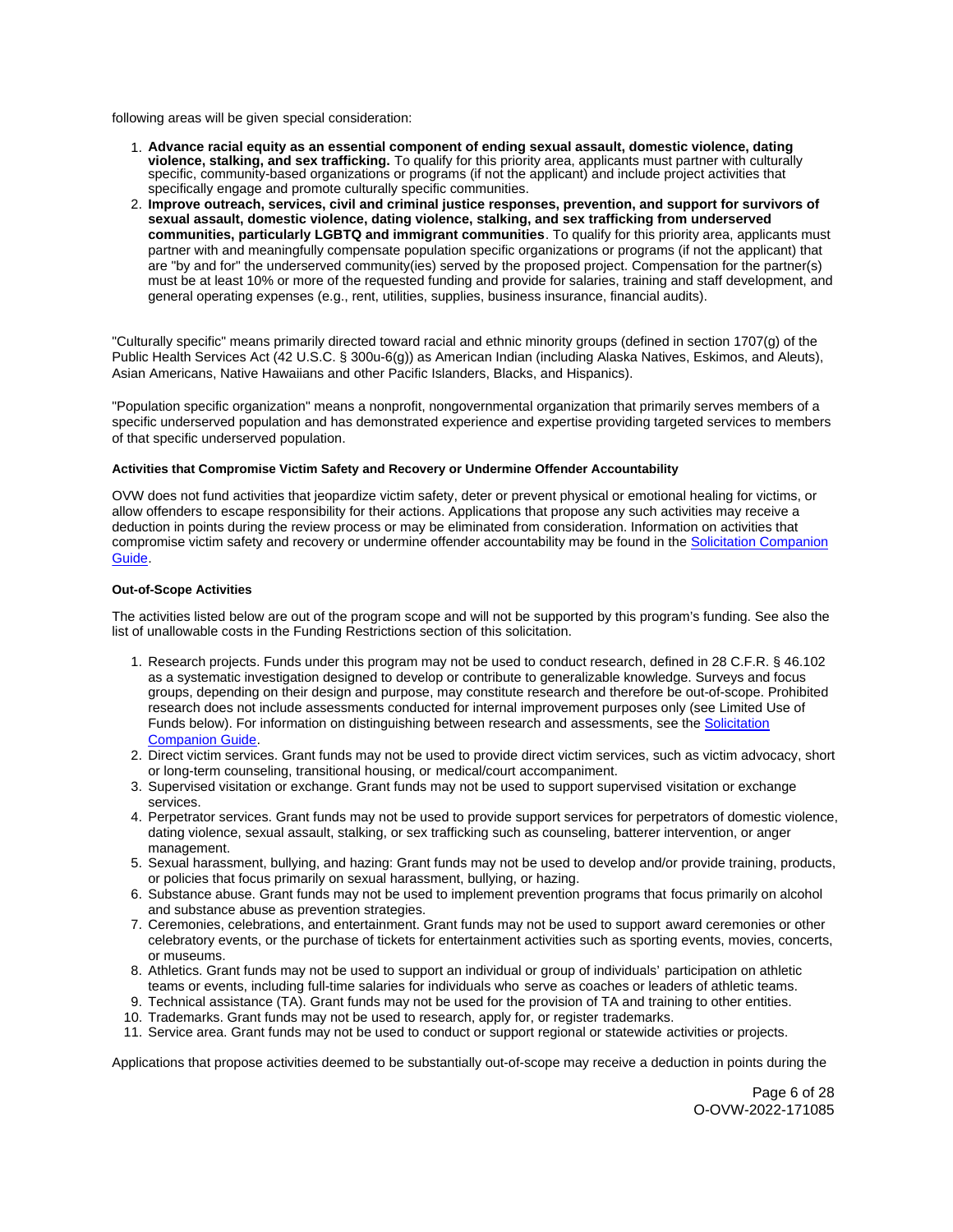<span id="page-6-0"></span>review process or may be eliminated from consideration.

## **Limited Use of Funds**

Grantees may use up to three percent of grant award funds to assess their work for internal improvement purposes only, such as by convening a listening session to identify service gaps in the community or surveying training participants about the quality of training content and delivery. Applicants considering such assessments must refer to the OVW research decision tree in the Solicitation Companion Guide to ensure that the activity does not qualify as human subjects research. The [Solicitation Companion Guide](https://www.justice.gov/ovw/resources-applicants) also provides additional information on federal requirements related to research, assessments, and surveys.

## **Activities Requiring Prior Approval**

Recipients must receive prior approval before using grant funds to support surveys, whether conducted as part of a program or needs assessment, or for any other purpose. Prior approval is necessary to determine whether the activity is within the scope of the award and meets the requirements of the Paperwork Reduction Act (see the Solicitation [Companion Guide](https://www.justice.gov/ovw/resources-applicants) for more information).

## **Federal Award Information**

#### **Solicitation Categories**

This solicitation does not include Solicitation Categories.

**Awards, Amounts and Durations** 

10 \$350,000.00

**Anticipated Number of Awards Anticipated Maximum Dollar Amount of Awards** 

10/1/22 12:00 AM 36

**Period of Performance Start Date Mate Review Period of Performance Duration (Months)** 

**Anticipated Total Amount to be Awarded Under Solicitation**  \$3,200,000.00

## **Availability of Funds**

All awards are subject to the availability of appropriated funds and any modifications or additional requirements that may be imposed by law. There is no guarantee that funds will be available in the future. OVW may elect to make awards in a future fiscal year for applications submitted under this solicitation but not selected for FY 2022 funding, depending on the merits of the applications and the availability of funding.

#### **Types of Awards**

Awards will be made as grants.

## **Award Period and Amounts**

The award period is 36 months. Budgets must reflect 36 months of project activity, and the total "estimated funding" on the SF-424 must reflect 36 months. OVW anticipates that the award period will start on October 1, 2022.

This program typically makes awards up to \$350,000. OVW estimates that it will make up to 10 awards for an estimated \$3,200,000.

Awards under this program for FY 2022 will be made for up to \$350,000 for the entire 36 months.

OVW has the discretion to make awards for greater or lesser amounts than requested and to negotiate the scope of work and budget with applicants prior to making an award.

## **Types of Applications**

Page 7 of 28 O-OVW-2022-171085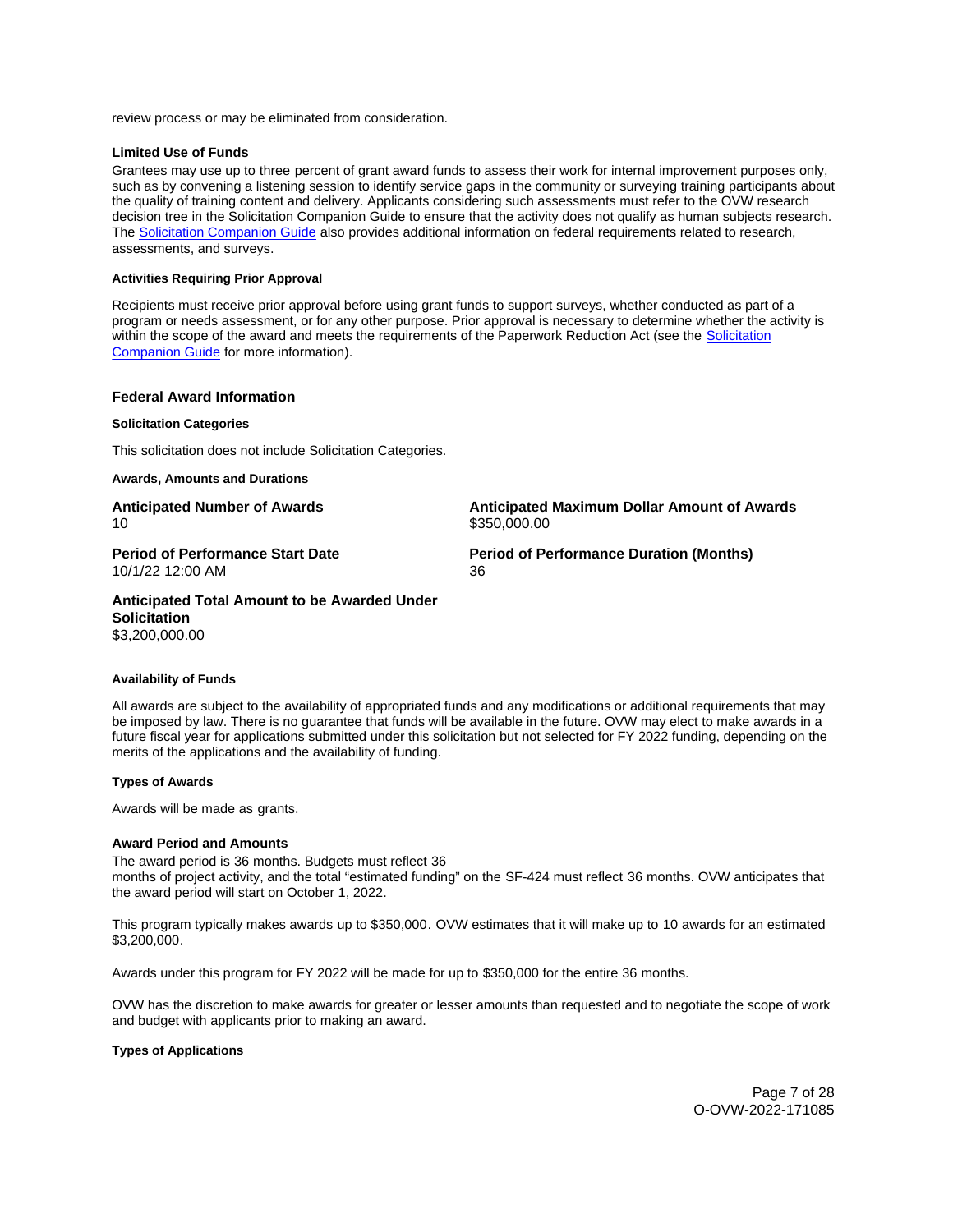<span id="page-7-0"></span>In FY 2022, OVW will accept applications for this program from the following:

**New:** Applicants that have never received funding under the CYEM program or whose previous funding under the CYEM program expired on or before April 11, 2021.

**Continuation:** Applicants that have an existing or recently closed (after April 11, 2021) award under the CYEM program. Continuation funding is not guaranteed.

**Note:** Current grantees with a substantial amount of unobligated funds remaining (50 percent or more of the previous award) as of March 31, 2022 without adequate justification may not be considered for funding or may receive a reduced award amount if selected for funding in FY 2022.

## **Mandatory Program Requirements**

Applicants that receive funding under this program will be required to engage in the following activities:

- 1. OVW-sponsored training and technical assistance (TTA).
- 2. OVW may conduct a program assessment or evaluation necessitating grantee involvement. Therefore, recipients may be expected to dedicate some OVW-funded time and resources to participating in an assessment or evaluation.
- 3. Create or expand a coordinated community response (CCR) team to oversee and guide project activities. The CCR must meet regularly to design a project implementation plan, discuss project goals and activities, review successes and challenges, and ensure project activities are coordinated across the community served.
- 4. Provide crisis intervention for children, youth, and community members at all educational, outreach, and training events not specifically targeted to first responders or allied professionals.
- 5. Cross-train project staff, partner organizations/programs, and CCR team members to expand their knowledge and skills to better understand each other's role(s) as well as improve the project and activities.
- 6. Engage in a planning phase prior to project implementation. The planning phase is generally six months for new grantees and three months for continuation grantees. To complete the required planning activities, recipients will have access to \$50,000 of funding. The planning phase activities must include:

## **New Grantees:** During the planning phase, new grantees must:

- 1. Conduct a limited community strengths and needs assessment.
- 2. Develop a strategic plan for implementing project activities. The strategic plan must include all required project partners and be submitted to OVW for review and approval.
- 3. Submit recipient and project partners' policies related to securing background checks of staff and volunteers who interact with children and youth, client confidentiality, parental consent, and mandatory reporting. If no policies exist, the policies must be developed and submitted to OVW.

## **Continuation grantees:** During the planning phase, continuation grantees must:

- 1. Revise and update the initial strategic plan to reflect the continuation project. The strategic plan must include all required project partners and be submitted to OVW for review and approval.
- 2. Submit any **new** project partner's policies related to securing background checks of staff and volunteers who interact with children and youth, client confidentiality, parental consent, and mandatory reporting. If no policies exist, the policies must be developed and submitted to OVW.

Applicants addressing one or both of the OVW priority areas will be required to engage in the following activities:

Advance racial equity as an essential component of ending sexual assault, domestic violence, dating violence, stalking, and sex trafficking.

- Include project activities that specifically engage and promote the culturally specific community(ies) identfied in the proposed project.
- Partner with culturally specific community-based organizations (if not the applicant) that focus on the culturally specific community(ies) that will be addressed by the proposed project. The partnership(s) must be documented in the MOU.

Improve outreach, services, civil and criminal justice responses, prevention, and support for survivors of sexual assault, domestic violence, dating violence, stalking, and sex trafficking from underserved communities, particularly LGBTQ and immigrant communities.

- Identify the underserved community(ies) to be served.
- Include project activities that are specifically focused on the identified underserved community(ies).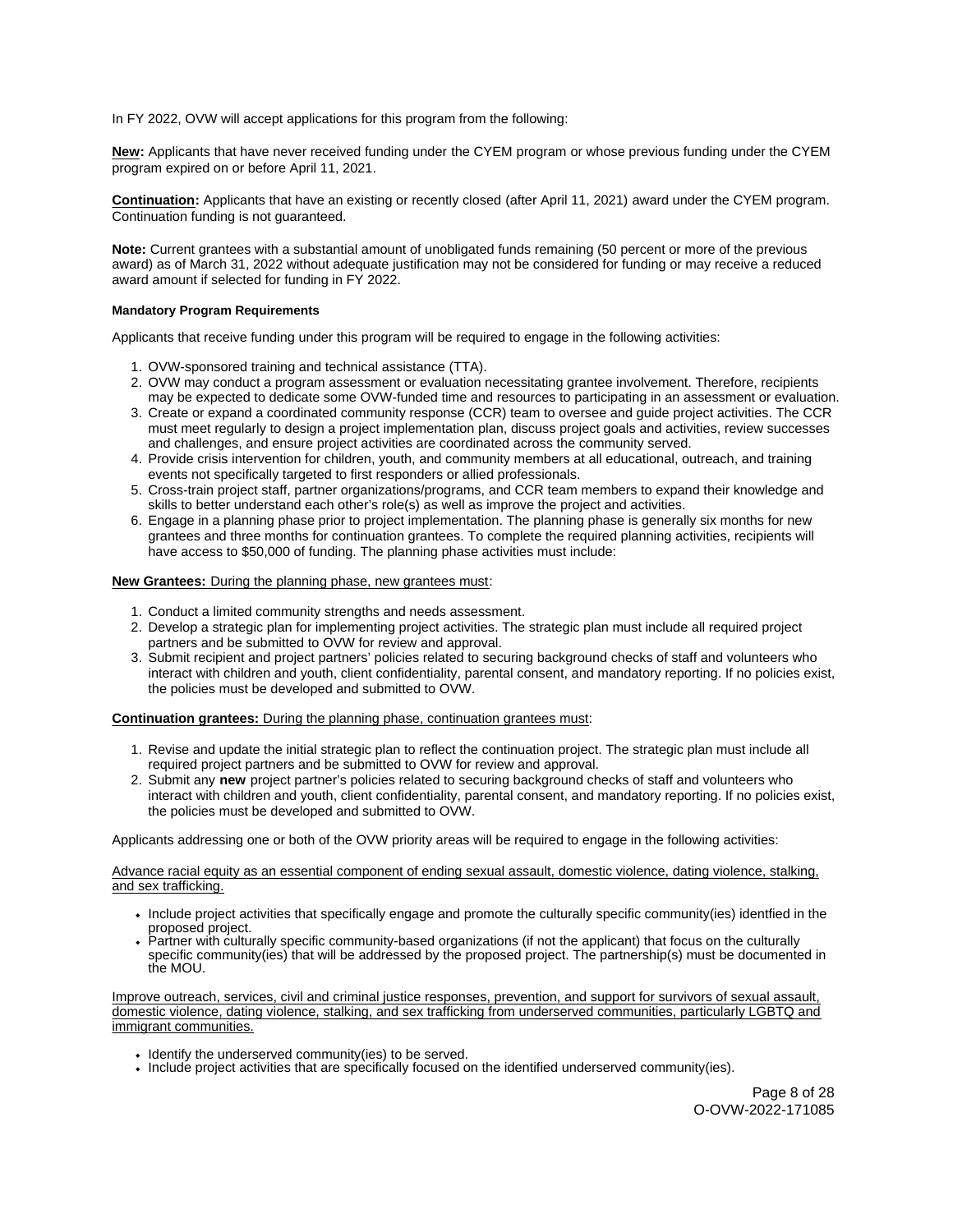- <span id="page-8-0"></span>Partner with a population specific organization or program (if not the applicant) that is representative of the population specific community(ies) identified in the proposed project. The partnership(s) must be documented int the MÒU.
- Demonstrate the proposed partner(s) primary mission is to serve the identified underserved community(ies).
- Compensate the partner(s). A minimum of 10% or more of the requested funding should provide for the salaries, travel, training and staff development, and general office expenses (e.g., rent, utilities, supplies, etc.) for the partner (s).

## **Eligibility Information**

## **Eligible Applicants**

The following entities are eligible to apply for this program:

- 1. A nonprofit, nongovernmental entity, or tribal organization.
- 2. An Indian tribal government.
- 3. A unit of local government or an agency of a unit of local government.

Note: Institutions of higher education, regardless whether they are nonprofit, nongovernmental or governmental entities are not eligible applicants.

## **Faith-Based and Community Organizations**

Faith Based and community organizations, including culturally specific organizations, tribal organizations, and population specific organizations, that meet the eligibility requirements are eligible to receive awards under this solicitation (see "Faith-Based Organizations" on the [OVW website](https://www.justice.gov/ovw/resources-applicants#Resources) for more information).

## **Ineligible Entities and Disqualifying Factors**

Applications submitted by ineligible entities or that do not meet all program eligibility requirements will not be considered for funding. In addition, an application deemed deficient in one or more of the following categories may not be considered for funding: 1. activities that compromise victim safety, 2. out-of-scope activities, 3. unallowable costs, 4. pre-award risk assessment, 5. completeness of application contents, and 6. timeliness. Failure to comply fully with all applicable unique entity identifier and SAM requirements (see Application and Submission section for more information on these requirements) will result in removal from consideration. An applicant with past performance issues, long-standing open audits, or an open criminal investigation also may not be considered for funding.

**Note:** Any nonprofit organization that holds money in offshore accounts for the purpose of avoiding paying the tax described in section 511(a) of the Internal Revenue Code is not eligible for a grant from this program. See 34 U.S.C. § 12291(b)(16)(B)(ii).

#### **Cost Sharing or Matching**

This program has no matching or cost-sharing requirement.

## **Other Program Eligibility Requirements**

In addition to meeting the eligible entity requirements outlined above, applicants for this program must also meet the requirements below. All certification and other eligibility related documents must be current and developed in accordance with the FY 2022 solicitation.

#### Eligible Service Area

Applicants must ensure that proposed projects support only local, community-specific strategies. The applicant and its project partners must be based in the project's service area. Grant funds may not be used to conduct or support regional or statewide activities or projects.

## Required Partnerships

All applicants must establish multidisciplinary partnerships through a CCR, documented in the Memorandum of Understanding (MOU), to ensure the proposed project has the necessary expertise, experience, and capacity to engage men and boys as allies in preventing violence against women and girls. Applicants and partners are limited to serving in one role, only, as

outlined below.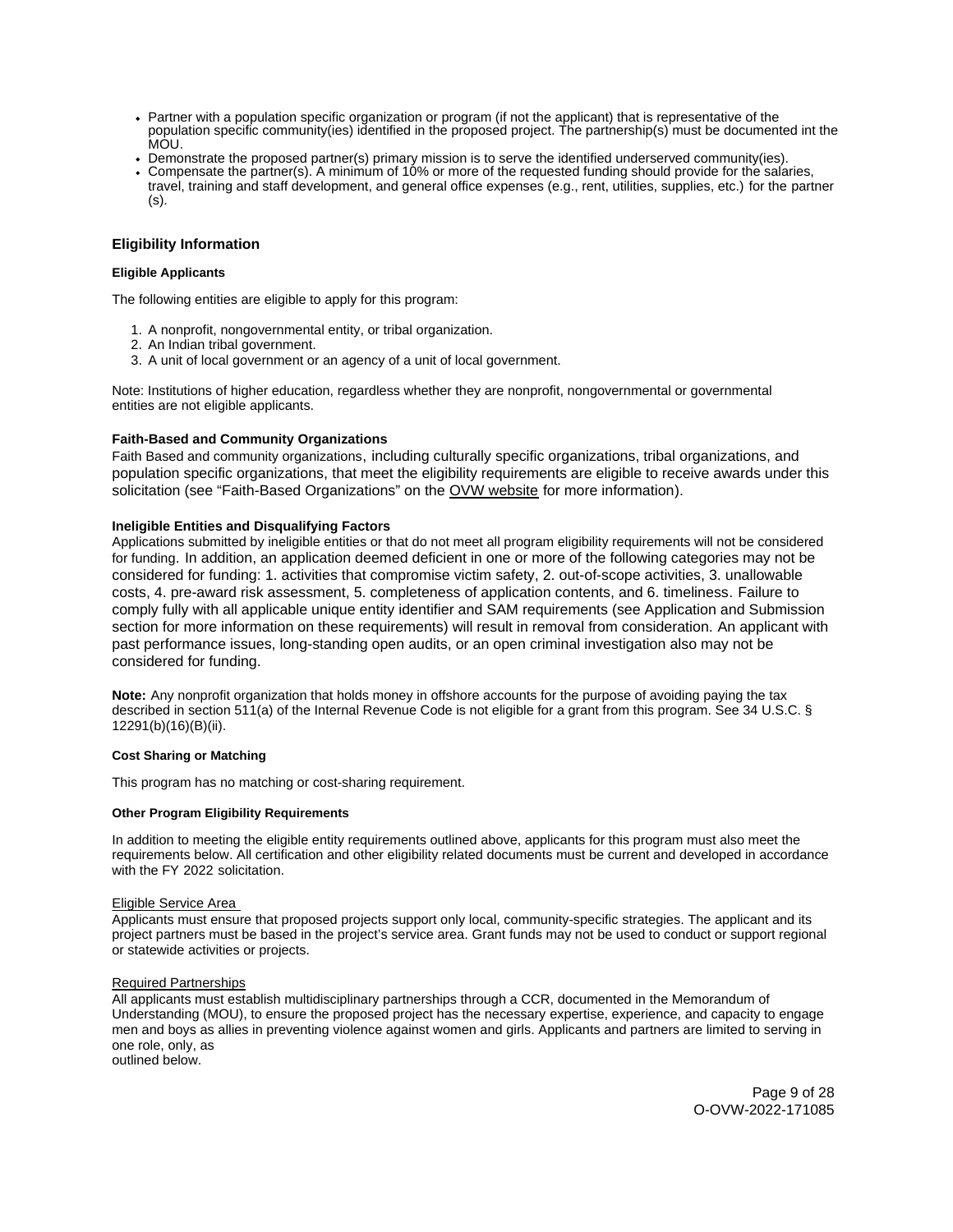- <span id="page-9-0"></span>1. A victim service provider, if not the applicant.
- 2. An organization or program with demonstrated experience providing support, enrichment, and/or leadership development programming that focuses on men or boys, if not the applicant.

## **Definition of victim service provider**

A victim service provider is a nonprofit, nongovernmental or tribal organization or rape crisis center, including a state or tribal domestic violence and/or sexual assault coalition, that assists or advocates for domestic violence, dating violence, sexual assault, or stalking victims, including a domestic violence shelter, faith-based organization or other organization, with a documented history of effective work concerning domestic violence, dating violence, sexual assault, or stalking. 34 U.S.C. § 12291(a)(43). Victim service providers must provide direct services to victims of domestic violence, dating violence, sexual assault, stalking, or sex trafficking as one of their primary purposes and have a demonstrated history of effective work in this field. Culturally specific organizations, tribal organizations, and population specific organizations serving underserved communities that meet the definition of 'victim service provider' are eligible to apply to be considered a partner.

In addition, applicants are strongly encouraged to think creatively, develop broad CCR teams, and include additional partners that represent the diversity and experiences of the community, and include the necessary expertise and knowledge to meet the goals and objectives of the proposed project.

#### Limit on Number of Applications

OVW will consider only one application per organization for the same service area. In addition, if an applicant submits multiple versions of the same application, OVW will review only the most recent system-validated version submitted before the deadline.

## **Application and Submission Information**

## **Address to Request Application Package**

The complete application package (this solicitation, including links to required forms) is available on [Grants.gov](https://Grants.gov) and on the [OVW website.](https://www.justice.gov/ovw/how-apply) Applicants wishing to request a paper copy of these materials should contact 202-307-6026 or [ovw.consolyouth@usdoj.gov.](mailto:ovw.consolyouth@usdoj.gov)

**Pre-Application Information Session:** OVW will post a pre-recorded Pre-Application Information Session on its website. Listening to this session is optional and not a requirement to be eligible to apply. The session is tentatively scheduled to be available by March 14, 2022 on the [OVW website.](https://www.justice.gov/ovw/resources-applicants#Program Specific)

## **Content and Form of Application Submission**

The information below ("**Letter of Intent**" through "**Submission Dates and Times**") describes the full content and form of application submission.

## **Letter of Intent**

Applicants intending to apply for FY 2022 funding under this program are strongly encouraged to submit a Letter of Intent. The letter should state that the applicant is registered and current with SAM and with [Grants.gov](https://Grants.gov). The letter should be submitted to OVW at [ovw.consolyouth@usdoj.gov](mailto:ovw.consolyouth@usdoj.gov) by April 1, 2022. This letter will not obligate the applicant to submit an application. See the [OVW website](https://www.justice.gov/ovw/resources-applicants) for a sample Letter of Intent.

#### **Formatting and Technical Requirements**

Applications must follow the requirements below for all documents attached to the application, unless otherwise noted. Points may be deducted for applications that do not adhere to the following requirements:

- 1. Double-spaced (charts may be single-spaced)
- 2. 8½ x 11 inch pages
- 3. One-inch margins
- 4. Type no smaller than 12 point, Times New Roman (TNR) or Arial font, except for footnotes, which may be in 10 point font
- 5. Page numbers
- 6. No more than 15 pages for the Proposal Narrative
- 7. Word documents in the following formats: Microsoft Word (.doc), PDF files (.pdf), or Text Documents (.txt)
- 8. Headings and sub-headings that correspond to the sections identified in this section of the solicitation

Page 10 of 28 O-OVW-2022-171085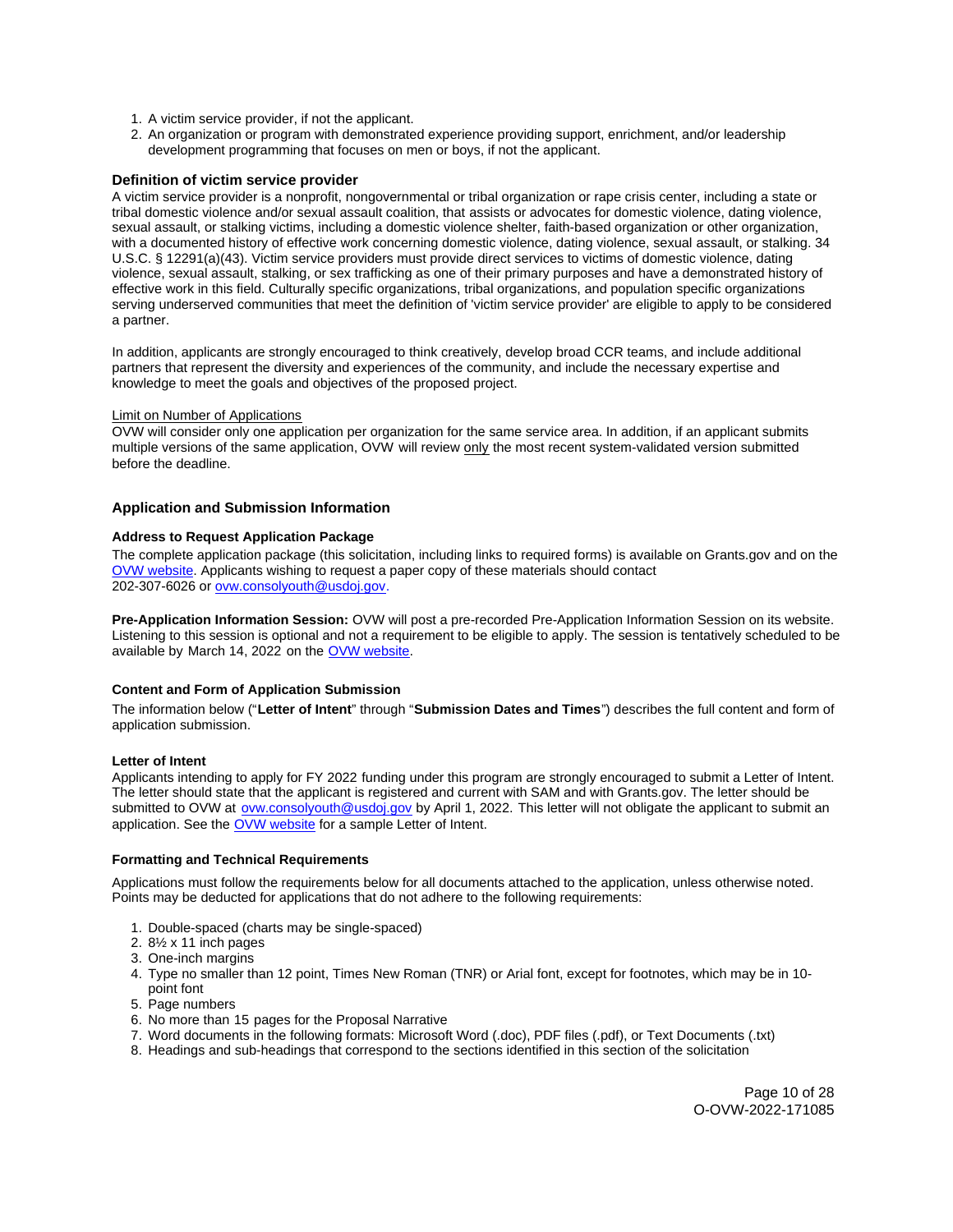## <span id="page-10-0"></span>**Application Contents**

Applications must include the required documents and demonstrate that the program eligibility requirements have been met. For a complete checklist of the application contents, see the Application Checklist in the Other Information section of this solicitation.

OVW will not contact applicants for missing items on the list below. Applications that do not include all the following documents will be considered substantially incomplete and will not be considered for funding:

- 1. Proposal Narrative
- 2. Budget Detail Worksheet and Narrative
- 3. Memorandum of Understanding (MOU)

## **Information to Complete the Application for Federal Assistance (SF-424)**

## Application for Federal Assistance (SF-424)

Applicants must complete the SF-424 in [Grants.gov](https://Grants.gov). The SF-424 is generated when the applicant begins the submission process in [Grants.gov.](https://Grants.gov) For Type of Applicant (box 9), do not select "Other". The amount of federal funding requested in the "Estimated Funding" section of this form (box 18a) must match the amount of federal funding requested in the budget section of the application package. This program does not require a match; therefore, the value for the Applicant line (box 18b) should be zero. The individual who is listed as "**Authorized Representative"** (box 21) must be an individual who has the authority to apply for and accept grant awards on behalf of the organization or jurisdiction.

**Intergovernmental Review (SF-424 Question 19):** This solicitation ("funding opportunity") is subject to Executive Order (E.O.) 12372, Intergovernmental Review of Federal Programs. Applicants must check the Office of Management and Budget's website for the names and addresses of state [Single Points of Contact](https://www.whitehouse.gov/wp-content/uploads/2020/04/SPOC-4-13-20.pdf) (SPOC) under Intergovernmental Review. If the applicant's state appears on the SPOC list, the applicant must contact the state SPOC to find out about, and comply with, the state's process under E.O. 12372. In completing the SF-424, such an applicant is to make the appropriate selection in response to question 19 once the applicant has complied with its state E.O. 12372 process. An applicant whose state does not appear on the SPOC list should answer question 19 by selecting the following response: "Program is subject to E.O. 12372 but has not been selected by the state for review."

## Disclosure of Lobbying Activities (SF-LLL)

All applicants must complete and submit the Disclosure of Lobbying Activities (SF-LLL) form in [Grants.gov.](https://Grants.gov) Applicants that expend any funds for lobbying activities must provide the information requested on the SF-LLL. **Applicants that do not expend any funds for lobbying activities should enter "N/A" in the required highlighted fields.** 

#### **Standard Applicant Information (JustGrants 424 and General Agency Information)**

This section in the JustGrants application is pre-populated with the SF-424 data submitted in [Grants.gov](https://Grants.gov). Applicants are required to review the Standard Applicant Information and make edits as needed, confirm the Authorized Representative, verify the legal name and address, and enter the ZIP code(s) for the areas affected by the project.

#### **Proposal Abstract**

The Proposal Abstract must provide a short summary (**no more** than two pages double-spaced) of the proposed project, including names of applicant and partners, project title, purpose of the project (including goal and intended outcome), primary activities for which funds are requested, who will benefit (including geographic area to be served), products and deliverables, and how the applicant will measure progress in completing project goals and objectives. Applicants must not summarize past accomplishments in this section. The Proposal Abstract, which is to be entered into a text box in JustGrants, will not be scored but is used throughout the review process.

#### **Data Requested with Application**

The Data Requested with Application (DRA) includes two surveys that must be completed in JustGrants but are not scored: Pre-Award Risk Assessment and EM program DRA. A list of the questions included in each survey appears at the end of this solicitation under the heading, Survey Questions. Applicants should click on the Survey Name to access and complete the survey.

## **Proposal Narrative**

The Proposal Narrative may not exceed 15 pages, double-spaced, and reviewers will not read beyond this page limit. The Proposal Narrative must include the three sections below. The total point value for the proposal narrative section is 60

> Page 11 of 28 O-OVW-2022-171085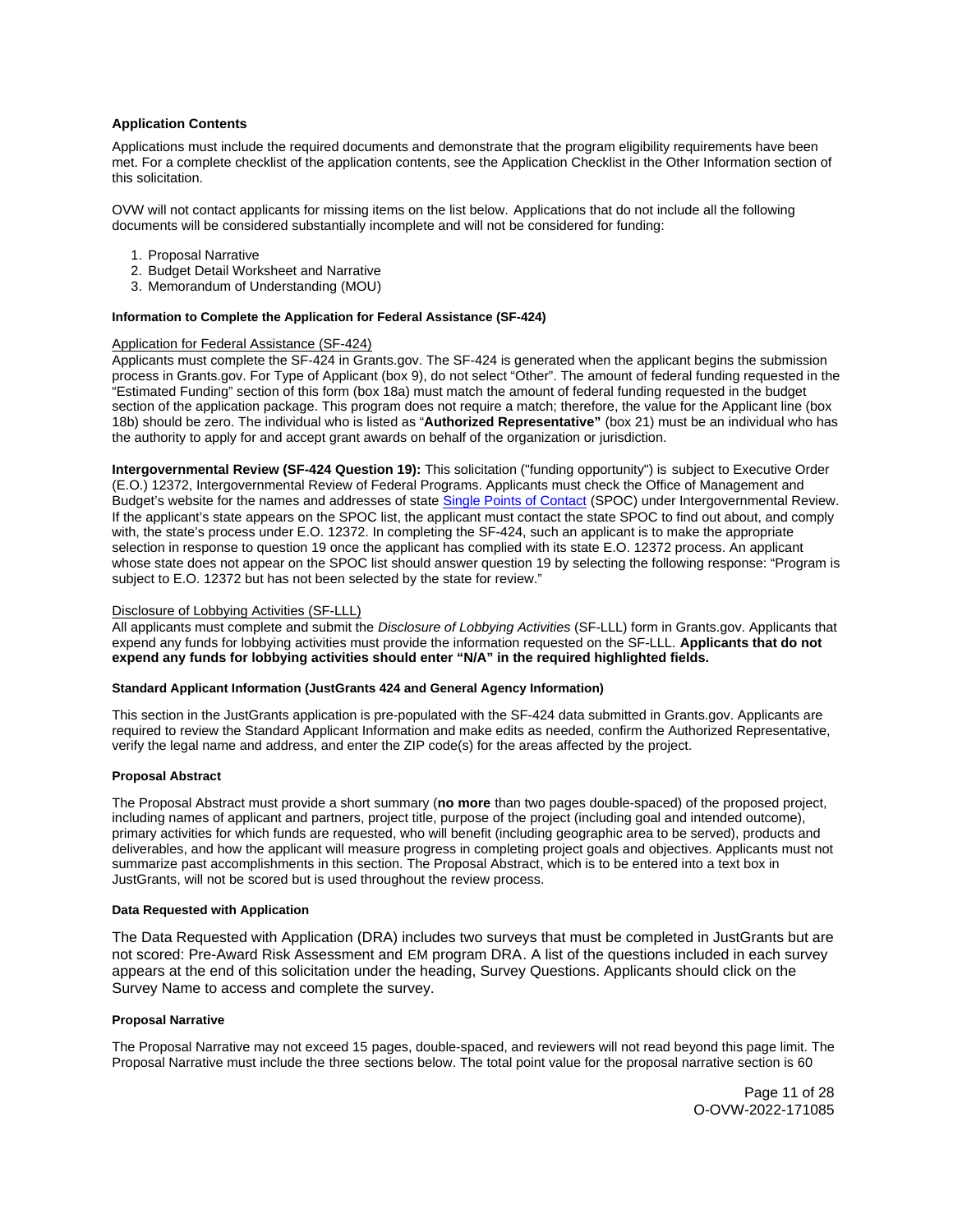## points. Applicants must upload the Proposal Narrative as an attachment in JustGrants.

## Purpose of the Proposal **(10 points)**

This section must:

- 1. Describe the communities in the service area, including, but not limited to, traditionally underserved populations, such as communities of color, individuals with disabilities, individuals who are Deaf or hard of hearing, persons with limited English proficiency, older adults, and LGBTQ+ communities.
- 2. The challenge or need faced by the community and how the goal/vision for the proposal will meet that need.
- 3. The communities to be served, including the geographic location, and any available, relevant victimization rates.
- 4. Describe existing and/or previous community efforts focused on engaging men and boys as allies in preventing violence against women and girls.
- 5. Describe the gaps in the existing community efforts focused on engaging men as role models and leaders in preventing violence against women and girls.
- 6. If the applicant is a current grantee of the CYEM Program, describe the challenges and successes of the current project and the work that remains.

#### What Will Be Done **(40 points)**

The application must provide a clear link between the proposed activities and the need identified in the "Purpose of the Proposal" section above. The application must not include any of the activities listed as unallowable costs in the Funding Restrictions section of this solicitation.

This section must describe:

- 1. The approach to addressing the challenge or need identified in the Purpose of the Proposal section above.
- 2. If applicable, how the proposed project will address the OVW priority area: Advance racial equity as an essential component of ending sexual assault, domestic violence, dating violence, stalking, and sex trafficking.
- 3. If applicable, how the proposed project will address the OVW priority area: Improve outreach, services, civil and criminal justice responses, prevention, and support for survivors of sexual assault, domestic violence, dating violence, stalking, and sex trafficking from underserved communities, particularly LGBTQ and immigrant communities.
- 4. How the proposed project will establish or support a CCR to address the prevention of domestic violence, dating violence, sexual assault, stalking, and sex trafficking through the engagement and mobilization of men and boys working as allies. Describe current and proposed future members, frequency of meetings, and which organization
- or program is the lead.

 **Note:** Continuation applicants also must provide details about the CCR created or enhanced through the initial CYEM Program award including:

- The current status of the CCR that existed under the initial CYEM Program award, including whether it still exists, and if not, when it ended and why. If the CCR still meets, how often it meets, and the number of agencies and organizations regularly attending CCR meetings.
- Identify any activities engaged in by the CCR under the initial CYEM program award that have been sustained.
- Detail the efforts by the CCR to address engaging men and boys as allies in the prevention of violence against women and girls.
- Identify the key participants of the CCR. How the project will provide appropriate crisis intervention and referrals for participants who identify themselves as victims during project activities, including prevention education, community awareness events, and/or other activities that target youth and the general community.
- 5. The policies in place, or to be developed, that address the following: a) confidentiality; b) parental consent; c) background checks; and d) mandatory reporting, if applicable. This includes both the applicant and project partners.
- 6. How the applicant will ensure the cross training of project staff, partner organizations/programs, and CCR members. Cross training should focus on expanding knowledge for project staff, partner organizations/programs, and CCR members to understand each other's roles and responsibilities, enhance their knowledge and skills to effectively engage with men and boys, and increase their understanding of the

Page 12 of 28 O-OVW-2022-171085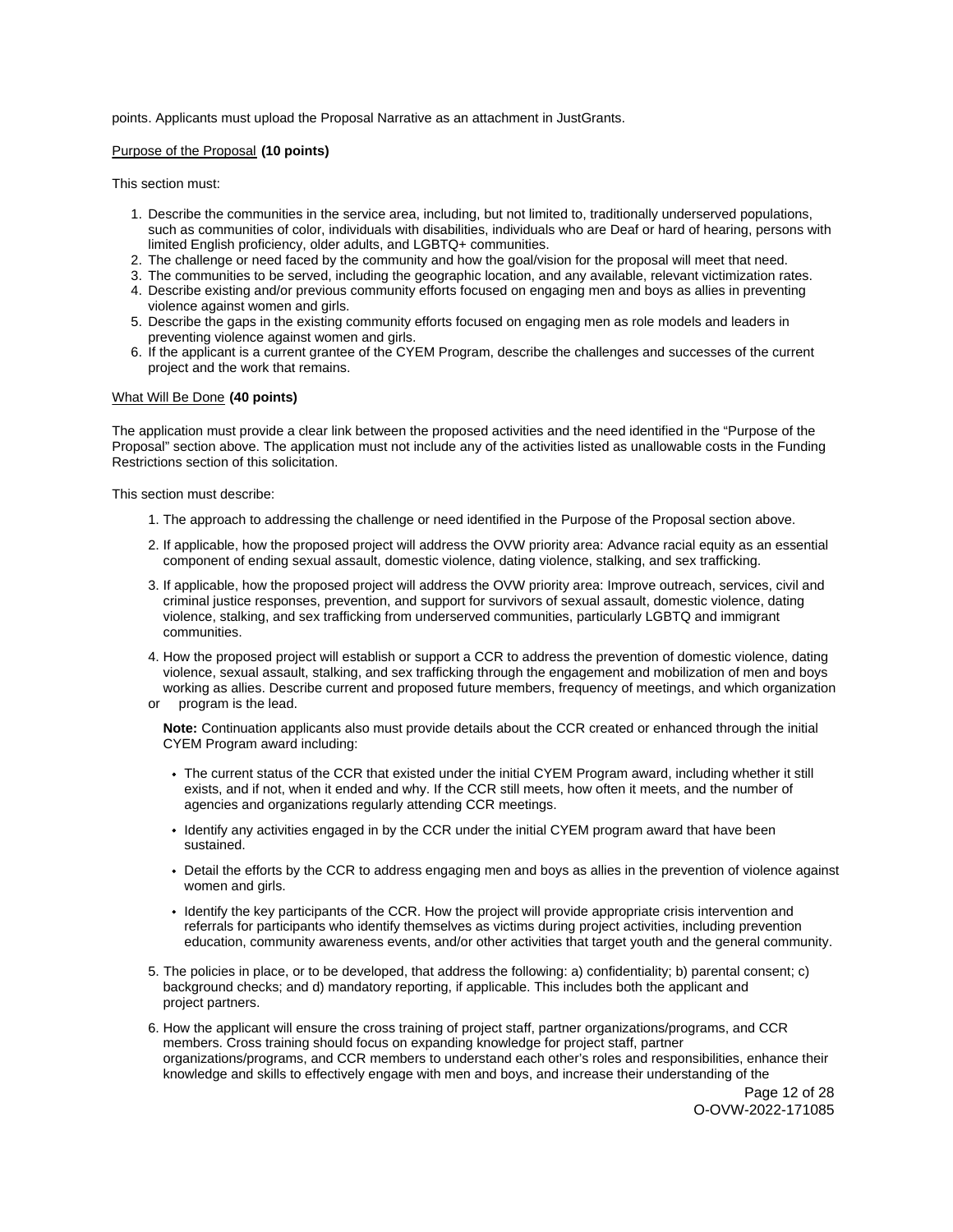<span id="page-12-0"></span>intersection of issue areas that potentially may cause violence against women and girls.

- 7. If applicable, all tangible products to be developed with grant funds (e.g., a video, a brochure, a theater piece, PSA, or curriculum).
- 8. If applicant is submitting a continuation application, how the proposed project enhances and/or expands the current project.
- 9. How the proposed project will address the unique needs of the traditionally underserved populations identified in the Purpose of the Proposal section above.
- 10. How the proposed project will be accessible to individuals with disabilities, individuals who are Deaf or hard of hearing, and persons with limited English proficiency.

In addition, for the specific purpose area(s) the proposed project will address, this section must describe:

## Purpose Area 1

- 1. The process for identifying males to serve as role models, positive influencers, change agents, and/or mentors.
- 2. How the project will incorporate a clear "call to action" for men and/or boys to work as allies to prevent violence against women and girls.
- 3. The specific model and/or strategies that will be utilized to meet the goals and objectives of the proposed project (e.g., A Call to Men, MOST Clubs, Coaching Boys Into Men, etc.).

## Purpose Area 2

How the project goals and objectives will integrate education on domestic violence, dating violence, sexual assault, stalking, and sex trafficking, into existing male-focused programs.

Purpose Area 3

How the project will implement a train-the-trainer program and what it will involve.

## Who Will Implement the Proposal **(10 points**)

This section must:

- 1. Identify the key individuals and organizations, including project partners, involved in the proposed project.
- 2. Demonstrate that the individuals and organizations identified have the capacity to address the stated need and can successfully implement the proposed project activities; attach job descriptions of all key personnel.
- 3. Provide detailed information that demonstrates the applicant and its partners are based in the community where the project will be implemented.

## **Budget and Associated Documentation**

Applicants must complete the web-based budget form in JustGrants. Applicants also must upload the applicable associated documentation as described below under each heading. The budget worksheet and budget narrative are worth a total of **20 points** and will be reviewed separately from the proposal narrative. The associated documentation will not be scored, but failure to include it may result in removal from consideration or a delay in access to funding.

## **Budget Worksheet and Budget Narrative (Web-based Form)**

Complete the web-based budget worksheet and narrative form for all applicable cost categories. The budget narrative must describe each line item requested in the budget and explain all costs included in the budget, including how the costs of goods and services are determined and how they will fulfill the objectives of the project. Each budget cost category includes a text box to enter the budget narrative for that section. See the sample budget and the Creating a Budget webinar available on the [OVW website.](https://www.justice.gov/ovw/resources-applicants) Keep in mind that budgetary requirements vary among programs. Applicants must submit reasonable budgets based on the resources needed to implement their projects in their specific geographic location.

Award Period and Amount The budget must:

> 1. Display a clear link between the specific project activities and the proposed budget items. The budget should not contain items that are not supported by the proposal narrative.

> > Page 13 of 28 O-OVW-2022-171085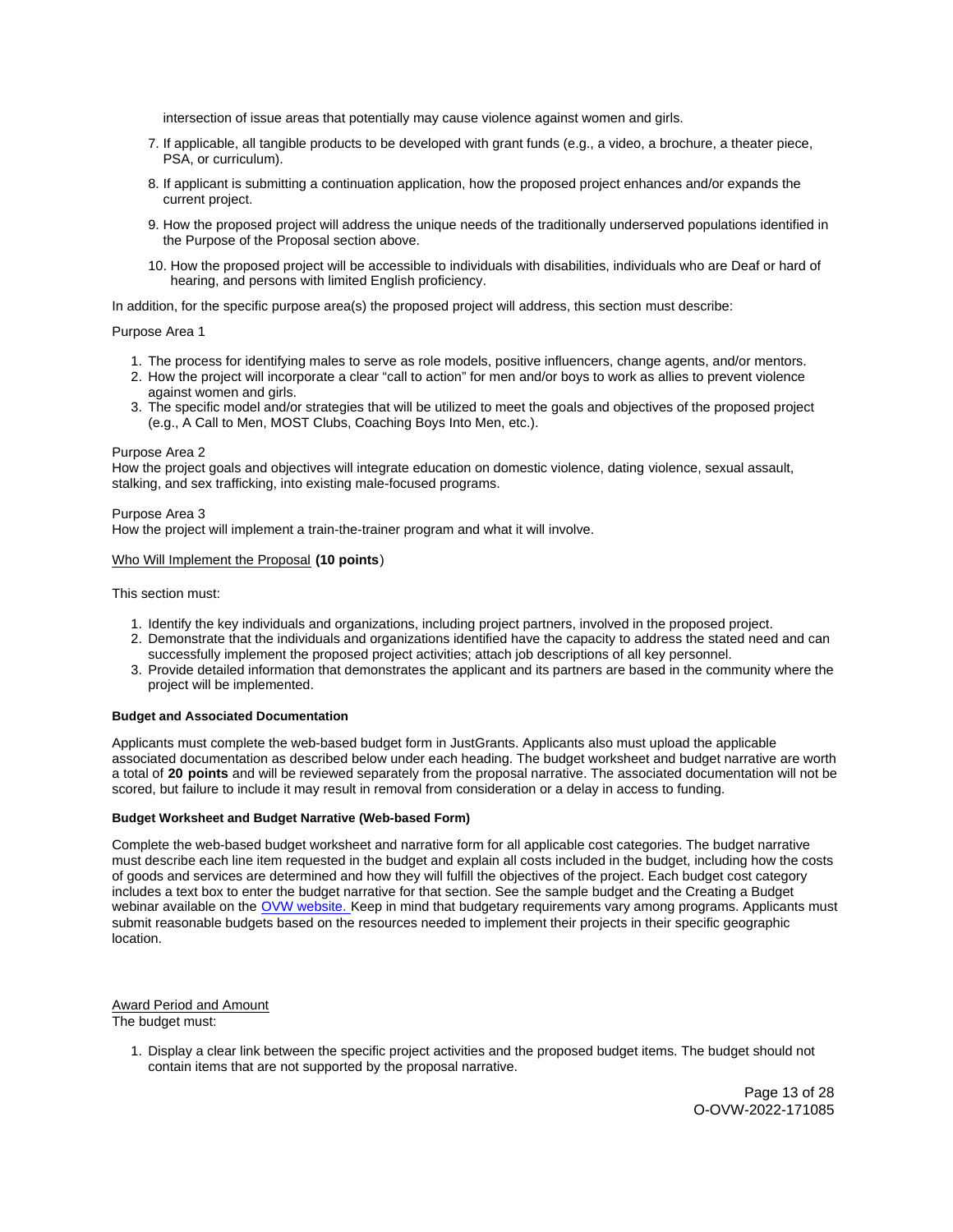- <span id="page-13-0"></span>2. Include funds to attend OVW-sponsored TTA in the amount of \$30,000 for applicants located in the 48 contiguous states and \$35,000 for applicants located in the territories, Hawaii, and Alaska. This amount is for the entire 36 months and NOT per year. Applicants also may budget expenses in excess of the required amount if they are aware of relevant non-OVW sponsored conferences or training for which they would like permission to use grant funds to support staff/project partner attendance.
- 3. Designate no more than ten percent of the total funding for media purchases (billboards, bus/subway advertisements, and/or radio/TV public service announcements, etc.).
- 4. Include funds to conduct the community strengths and needs assessment and develop the strategic plan.
- 5. Include funds or describe other resources available to the applicant to ensure access for individuals with disabilities, Deaf/hard of hearing individuals, and persons with limited English proficiency. See Accessibility under Federal Award Administration Information for more information.
- 6. Compensate all project partners for their full level of effort, unless otherwise stated in the MOU. For more information on compensating project partners, see the sample Budget Detail Worksheet on the [OVW website.](https://www.justice.gov/ovw/resources-applicants)
- 7. Distinguish clearly between subawards and contracts in allocating any grant funds to other entities. Pursuant to 2 C.F.R. § 200.331, a subaward is for the purpose of carrying out a portion of the federal award, such as compensating an MOU partner, and a contract is for the purpose of obtaining goods and services for the grantee's own use. The substance of the relationship is more important than the form of the agreement in determining whether the recipient of the pass-through funds is a subrecipient or a contractor. The awarding and monitoring of contracts must follow the recipient's documented procurement procedures, including full and open competition, pursuant to the procurement standards and monitoring requirements in 2 C.F.R. §§ 200.317-200.327 & 200.329. The issuance and monitoring of subawards must meet the requirements of 2 C.F.R. § 200.332, which includes oversight of subrecipient/partner spending and monitoring performance measures and outcomes attributable to grant funds. For more information, see the sample Budget Detail Worksheet and the Solicitation Companion Guide on the [OVW](https://www.justice.gov/ovw/resources-applicants)  [website.](https://www.justice.gov/ovw/resources-applicants)

OVW awards are governed by the provisions of 2 C.F.R. Part 200 and the [DOJ Financial Guide](https://www.justice.gov/ovw/file/1030311/download), which include information on allowable costs, methods of payment, audit requirements, accounting systems, and financial records. For additional information on allowable and unallowable costs, see the Funding Restrictions section below and the sample budget on the [OVW website](https://www.justice.gov/ovw/resources-applicants).

## **Funding Restrictions**

The following information is provided to allow applicants to develop an application and budget consistent with program requirements.

## Unallowable Costs

The costs associated with the activities listed below are unallowable and must not be included in applicants' budgets.

- 1. Lobbying.
- 2. Fundraising.
- 3. Purchase of real property.
- 4. Physical modifications to buildings, including minor renovations (such as painting or carpeting).
- 5. Construction.

## Food and Beverage/Costs for Refreshments and Meals

Generally, food and beverage costs are **not** allowable. Recipients must receive prior approval to use grant funds to provide a working meal and/or refreshments at a meeting, conference, training, or other event; OVW may provide such approval if one of the following applies:

- 1. The location of the event is not in close proximity to food establishments, despite efforts to secure a location near reasonably priced and accessible commercial food establishments.
- 2. Not serving food will significantly lengthen the day or necessitate extending the meeting to achieve meeting outcomes.
- 3. A special presentation at a conference requires a plenary address where there is no other time for food to be obtained.
- 4. Other extenuating circumstances necessitate the provision of food.

Justification for an exception listed above must be included in the applicant's budget narrative. For additional information on restrictions on food and beverage expenditures, see [OVW conference cost planning.](https://www.justice.gov/ovw/conference-planning)

## Conference Planning and Expenditure Limitations

Applicants' budgets must be consistent with all requirements (including specific cost limits and prior approval and reporting requirements, where applicable) governing the use of federal funds for expenses related to conferences (which is defined

> Page 14 of 28 O-OVW-2022-171085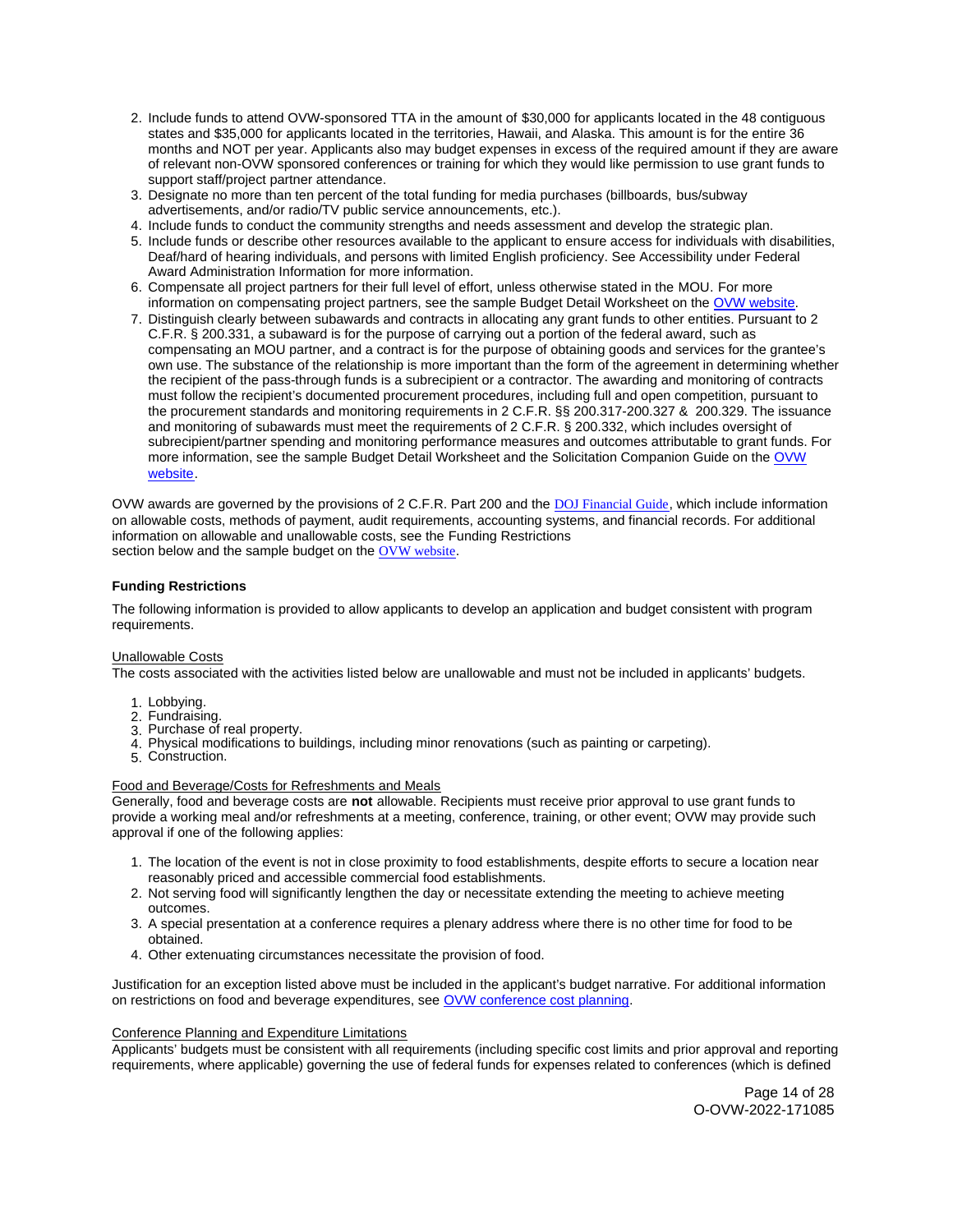<span id="page-14-0"></span>to include meetings, retreats, seminars, symposiums, training, and other similar events), and costs of attendance at such events. Information on conference planning, minimization of costs, and conference reporting is available at [OVW](https://www.justice.gov/ovw/conference-planning)  [conference cost planning.](https://www.justice.gov/ovw/conference-planning)

## **Pre-Agreement Cost**

OVW generally does not allow pre-award costs. Costs incurred prior to the start date of the award may not be charged to the project unless the recipient receives prior approval from OVW. See the [DOJ Financial Guide](https://www.justice.gov/ovw/file/1030311/download) for more information on pre-award costs.

## **Indirect Cost Rate Agreement (if applicable)**

Applicants that intend to charge indirect costs through the use of a negotiated indirect cost rate must have a current, signed, federally approved indirect cost rate agreement and must upload and attach a copy of the agreement to their application in JustGrants. Applicants (other than state, local, and tribal governments that receive more than \$35 million in direct federal funding per year) that do not have a current negotiated (including provisional) rate may elect to charge a de minimis rate of 10% of modified total direct costs, which may be used indefinitely.

Organizations that wish to negotiate an indirect cost rate should contact OVW's Grants Financial Management Division at [OVW.GFMD@usdoj.gov](mailto:OVW.GFMD@usdoj.gov) or 1-888-514-8556 for more information.

## **Financial Management Questionnaire (including applicant disclosure of high-risk status)**

## Applicant Financial Capability Questionnaire (if applicable)

All nonprofit, nongovernmental organizations that apply for funding from OVW and have not previously (or within the last three years) received funding from OVW must complete an [Applicant Financial Capability Questionnaire](https://www.justice.gov/ovw/file/866126/download) and attach it to their application in JustGrants. In addition, applicants may be required to submit their current year's audit report at a later time.

## **Disclosure of Process Related to Executive Compensation**

An applicant that is a nonprofit organization may be required to make certain disclosures relating to the processes it uses to determine the compensation of its officers, directors, trustees, and key employees and must upload and attach a document with these disclosures to its application in JustGrants.

Under certain circumstances, a nonprofit organization that provides unreasonably high compensation to certain persons may subject both the organization's managers and those who receive the compensation to additional federal taxes. A rebuttable presumption of the reasonableness of a nonprofit organization's compensation arrangements, however, may be available if the nonprofit organization satisfies certain rules set out in Internal Revenue Service regulations with regard to its compensation decisions.

Each applicant must state at the time of its application (in the Data Requested with Application section) whether the applicant is a nonprofit organization that uses the Internal Revenue Service's three-step safe-harbor procedure to establish a rebuttable presumption that its executives' compensation is reasonable. If the applicant states that it uses the safe-harbor procedure, then it must disclose, in an attachment to its application (to be titled "Disclosure of Process Related to Executive Compensation"), the process it uses to determine the compensation of its officers, directors, trustees, and key employees (together, "covered persons"). See 34 U.S.C. § 12291(b)(16)(B)(iii).

At a minimum, the disclosure must describe in pertinent detail: (1) the composition of the body that reviews and approves compensation arrangements for covered persons; (2) the methods and practices used by the applicant nonprofit organization to ensure that no individual with a conflict of interest participates as a member of the body that reviews and approves a compensation arrangement for a covered person; (3) the appropriate data as to comparability of compensation that is obtained in advance and relied upon by the body that reviews and approves compensation arrangements for covered persons; and (4) the written or electronic records that the applicant maintains as concurrent documentation of the decisions with respect to compensation of covered persons made by the body that reviews and approves such compensation arrangements, including records of deliberations and of the basis for decisions. For a sample letter, see the [OVW website.](https://www.justice.gov/ovw/resources-applicants)

For purposes of the required disclosure, the following terms and phrases have the meanings set out by the Internal Revenue Service for use in connection with 26 C.F.R. § 53.4958-6: officers, directors, trustees, key employees, compensation, conflict of interest, appropriate data as to comparability, adequate documentation, and concurrent documentation.

> Page 15 of 28 O-OVW-2022-171085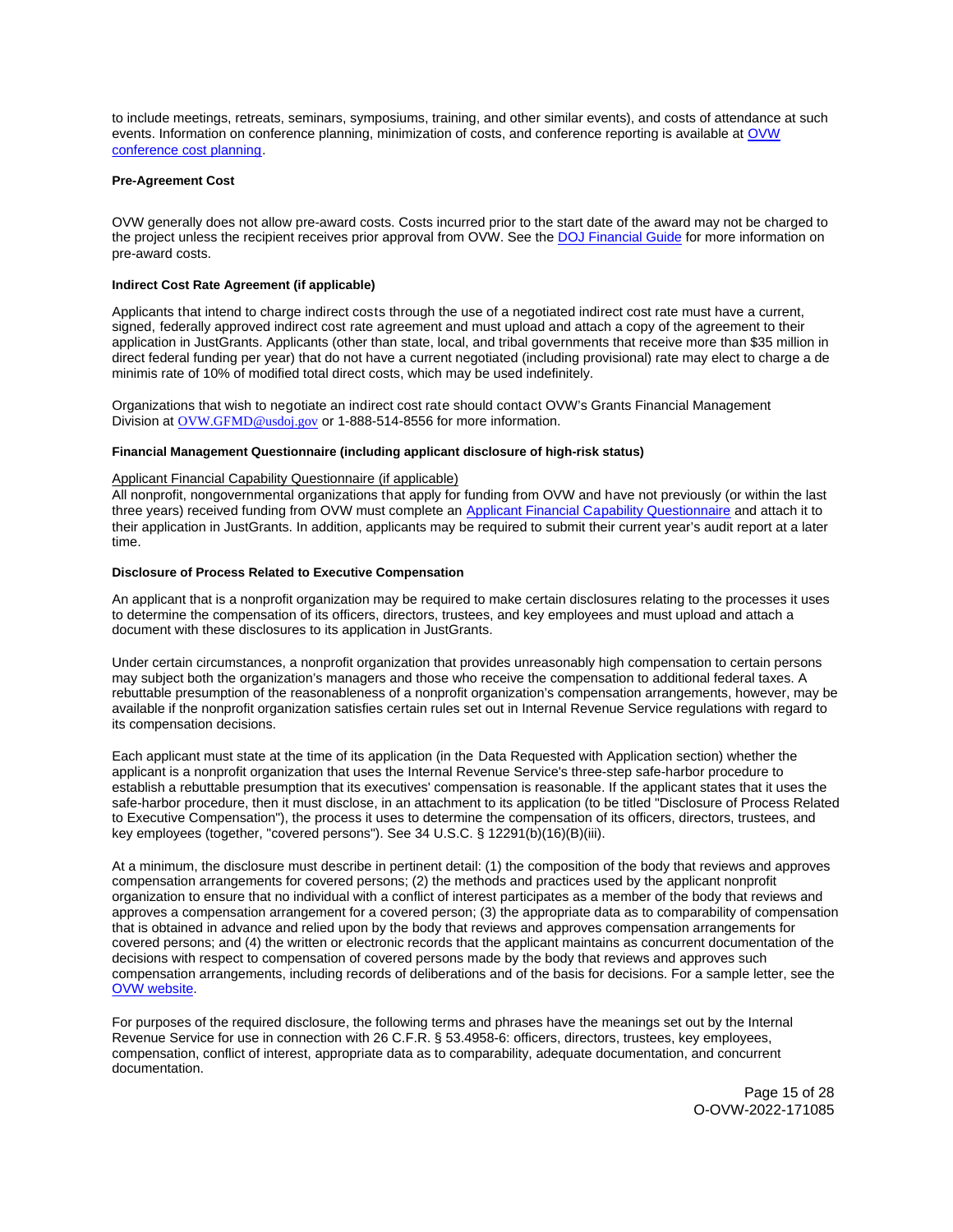<span id="page-15-0"></span>Following receipt of an appropriate request, OVW may be authorized or required by law to make information submitted to satisfy this requirement available for public inspection. Also, a recipient may be required to make a prompt supplemental disclosure after the award in certain circumstances (e.g., changes in the way the organization determines compensation).

## **Memoranda of Understanding (MOUs) and Other Supportive Documents**

For purposes of this solicitation, the MOU is a document containing the terms of the partnership and the roles and responsibilities between two or more parties, and it must be included as an attachment to the application in JustGrants. The MOU is worth a total of **20 points**. The MOU is not a substitute for a subaward agreement, which ensures that subrecipients adhere to the requirements of the award and 2 C.F.R. Part 200 (see 2 C.F.R. § 200.332). Partners receiving funds under the award generally are considered subrecipients because they are carrying out a portion of the federal award.

The MOU **must** be a single document and **must** be signed and dated by the Authorized Representative of each proposed partner organization during the development of the application. OVW will accept electronic signatures. MOUs missing signatures may result in a point deduction or removal from consideration, particularly if the MOU is missing the signature of a required partner. If necessary, an MOU can include multiple signature pages so long as each page includes the names and titles of all signatories to the MOU. A sample MOU is available on the [OVW website.](https://www.justice.gov/ovw/resources-applicants)

The MOU must clearly:

- 1. Identify the partners and provide a brief history of the collaborative relationship among those partners, including when and under what circumstances the relationship began and when each partner entered into the relationship.
- 2. Describe the roles and responsibilities each partner will assume to ensure the success of the proposed project.
- 3. Demonstrate how the proposed partnership can address the needs of the traditionally underserved population(s) identified in the Purpose of the Proposal section.
- 4. State that each project partner has reviewed the budget, is aware of the total amount being requested, and is being fully compensated for their work under the grant or is agreeing to be partially compensated or receive no compensation from the grant.
- 5. Identify the individuals from each partner who will be responsible for implementing project activities and describe how they will work with other project staff.
- 6. Detail the specific activities for the proposed project.
- 7. Include the printed name, title, and agency, for the applicant and all partners (including required partners) under each signature at the end of the MOU document.
- 8. If applicable, for project partners that are schools or school districts, the following signatures must be included in the MOU:
	- A school district must include the signature of the superintendent/chief executive officer.
	- A single school or group of schools must include the signatures of all participating school principals and/or all relevant superintendents/chief executive officers.

## **Additional Application Components**

The following components will not be scored but must be included with the application. Failure to supply this information will result in the application being removed from consideration. Some components will be generated during the application submission process while others will be uploaded and attached to the application in JustGrants.

## **Letters of Nonsupplanting**

Applicants must attach a letter to OVW's Director, signed by the Authorized Representative, certifying that federal funds will not be used to supplant non-federal funds should a grant award be made. A sample letter is available on the OVW [website.](https://www.justice.gov/ovw/resources-applicants)

## **Confidentiality Notice Form**

All applicants are required to acknowledge that they have received notice that grantees and subgrantees must comply with the confidentiality and privacy requirements of VAWA, as amended. Applicants must upload and attach, under Additional Attachments in JustGrants, the completed acknowledgement form available on the [OVW website.](http://www.justice.gov/sites/default/files/ovw/pages/attachments/2015/01/20/confidentiality_acknowledgement_form_42015.pdf) This form must be signed by the Authorized Representative.

## **Disclosures and Assurances**

Page 16 of 28 O-OVW-2022-171085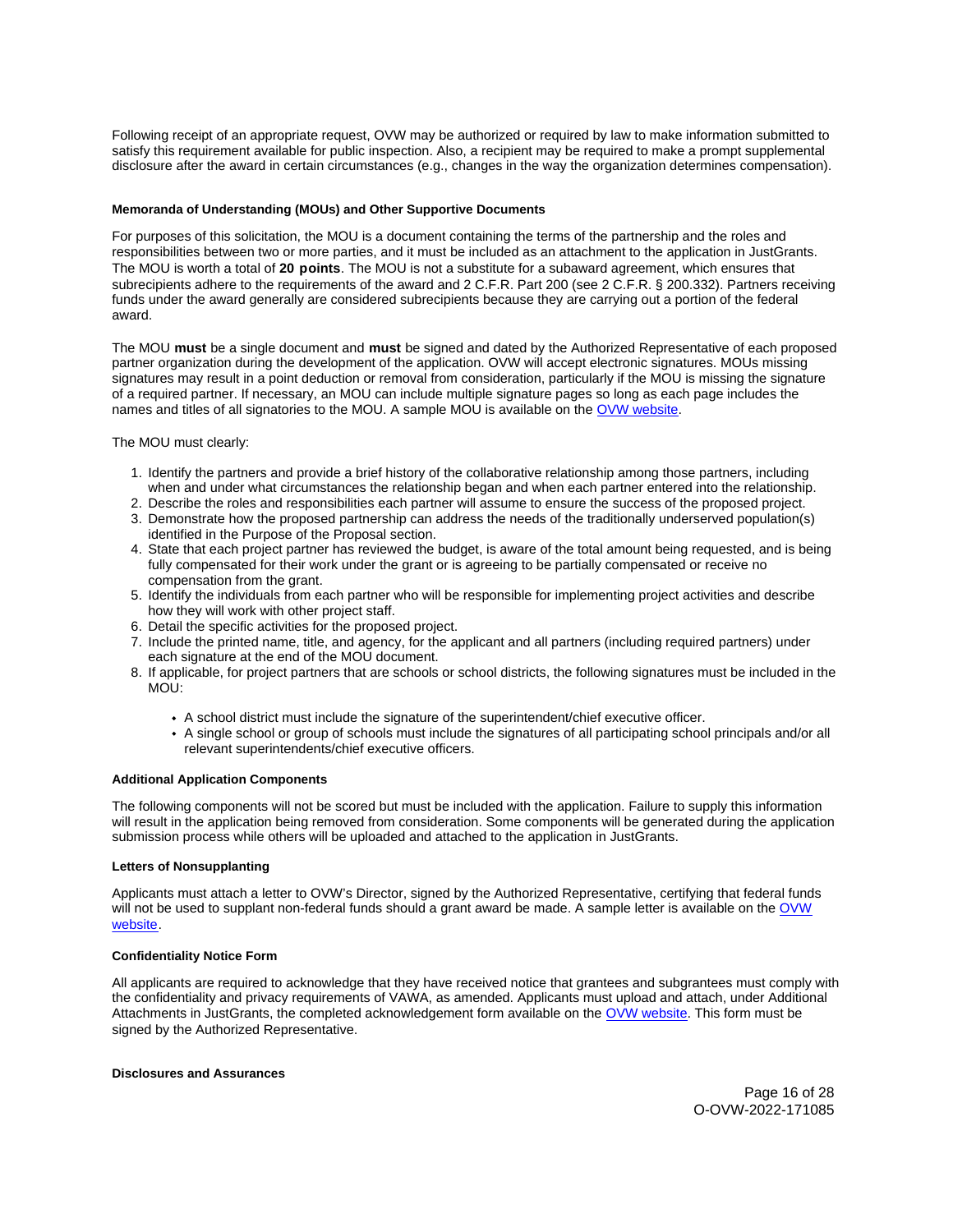<span id="page-16-0"></span>Review, complete, and submit all disclosures, assurances, and certifications as described below.

## **Disclosure of Lobbying Activities**

All applicants must complete and submit the Disclosure of Lobbying Activities (SF-LLL) form in [Grants.gov](https://Grants.gov) before beginning the application process in JustGrants.

## **DOJ Certified Standard Assurances**

Applicants must read and acknowledge the DOJ Certified Standard Assurances in JustGrants.

## **Applicant Disclosure of Duplication in Cost Items**

Applicants must disclose all current and recent OVW awards (if applicable). If the applicant has a current grant or cooperative agreement under any OVW grant program or an award that has been closed within the last 12 months from the date this solicitation closes, the information must be provided in a table using the sample format found on the OVW [website.](https://www.justice.gov/ovw/resources-applicants) The applicant must also provide the same information regarding any current OVW awards, as well as any pending applications, on which the applicant is a subrecipient.

Applicants also must disclose all other federal grant programs from which the applicant currently receives funding or for which it has applied for funding in FY 2022 **to do similar work**. Provide this information in a table using the sample format found on the [OVW website.](https://www.justice.gov/ovw/resources-applicants) Both tables, if applicable, should be uploaded as attachments in JustGrants.

## **DOJ Certifications Regarding Lobbying; Debarment, Suspension and Other Responsibility Matters; and Drug-Free Workplace Requirements**

Applicants must read and acknowledge these DOJ certifications in JustGrants.

## **How to Apply**

Applications must be submitted electronically via [Grants.gov](https://Grants.gov) and JustGrants. Applicants that are unable to submit electronically must follow the instructions below under OVW Policy on Late Submissions. See **Submission Dates and Times** below for a list of steps for registering with all required systems and deadlines for completing each step.

## **Unique Entity Identifier and System for Award Management (SAM)**

Federal regulations require that an applicant for federal funding: (1) be registered in SAM before submitting its application; (2) provide a valid Unique Entity Identifier (UEI) in its application; and (3) continue to maintain an active SAM registration with current information at all times during which it has an active federal award or an application or plan under consideration by a federal awarding agency. In addition, OVW may not make an award to an applicant until the applicant has complied with all applicable unique entity identifier and SAM requirements and, if an applicant has not fully complied with these requirements by the time OVW is ready to make an award, then OVW may determine that the applicant is not qualified to receive an award. See 2 C.F.R. §§ 25.200, 25.205.

Until April 3, 2022 the UEI that applicants for federal grants and cooperative agreements are required to have is currently a Data Universal Number System (DUNS) number. A DUNS number is a unique, nine-character identification number provided by the commercial company Dun & Bradstreet (D&B). Once an applicant has applied for a DUNS number through D&B, its DUNS number should be available within two business days.

On April 4, 2022, the federal government will stop using the DUNS Number and move to the new Unique Entity ID (SAM) as the UEI. The Unique Entity ID (SAM) is a 12-character alpha-numeric value and once issued, will not change. Entities that are currently registered in SAM.gov already have a Unique Entity ID (SAM) which can be viewed in SAM.gov. The transition to UEI (SAM) will not impact an entity's registration expiration date or when renewal is necessary.

SAM centralizes information about grant recipients and also provides a central location for grant recipients to change organizational information. [Grants.gov](https://Grants.gov) uses SAM to establish roles and IDs for electronic submission of grant applications.

If the applicant already has an Employer Identification Number (EIN), the SAM registration will take **up to two weeks to process**. If the applicant does not have an EIN, then **the applicant should allow two to five weeks for obtaining an EIN from the Internal Revenue Service. There is no fee associated with these processes. These processes cannot be expedited.** OVW strongly discourages applicants from paying a third party to apply or register on their behalf in an attempt to expedite these processes. To ensure all applicants are able to apply by the deadline for this solicitation, applicants must have registered online with the SAM and with [Grants.gov](https://Grants.gov) no later than April 6, 2022.

> Page 17 of 28 O-OVW-2022-171085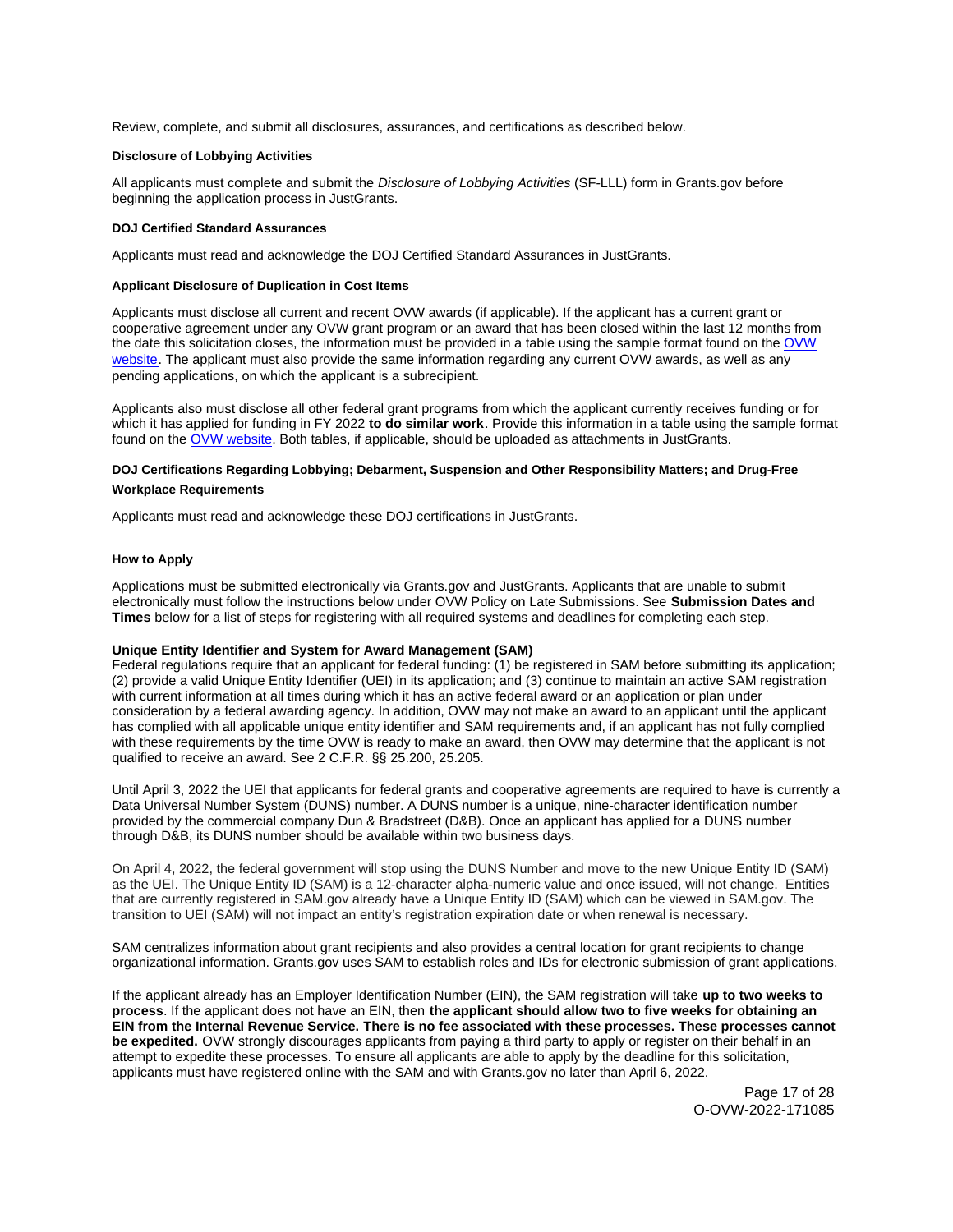#### <span id="page-17-0"></span>**Submission Dates and Time**

After applicants register with SAM, they can begin the [Grants.gov](https://Grants.gov) registration process. The applying organization must complete the [Grants.gov](https://Grants.gov) registration process prior to beginning an application for a federal grant. The E-Business Point of Contact (E-Biz POC) must register the applicant organization with [Grants.gov](https://Grants.gov). The E-Biz POC oversees the applicant's [Grants.gov](https://Grants.gov) transactions and assigns the Authorized Organization Representative (AOR). The AOR submits the SF-424 and SF-LLL to [Grants.gov](https://Grants.gov) and must register with [Grants.gov](https://Grants.gov) as well. In some cases the E-Biz POC is also the AOR for the applicant. Complete instructions can be found on the [Grants.gov website.](https://www.grants.gov/web/grants/applicants/registration.html)

In JustGrants, each applying entity will have an assigned Entity Administrator who is responsible for managing entity-level information and assigning roles in the system. The Entity Administrator is also the E-Biz POC designated in SAM.gov. See the [JustGrants website](https://justicegrants.usdoj.gov/) for more information on registering with JustGrants.

It is the applicant's responsibility to ensure that the application is complete and submitted by the deadline. Failure to meet the submission deadline will result in an application not being considered for funding. Applicants should refer to the list below to ensure that all required steps and deadlines are met.

## **Failure to begin registration or application submission by the deadlines stated in the list below is not an acceptable reason for late submission.**

Applicant Actions with Required Dates/Deadlines

- 1. **Obtain a DUNS number by March 14, 2022.** Apply for a DUNS number at <https://www.dnb.com>or call 1-866-705-5711. **\*\*NOTE: Until April 3, 2022, entities that are not already registered in SAM.gov and wish to submit an application will need to obtain a DUNS to register with SAM. On and after April 4, 2022, entities can register directly in SAM.gov (without a DUNS) and will be assigned their Unique Entity ID (SAM) upon registration.**
- 2. **Register with SAM by March 14, 2022.** Access the SAM online registration through the [SAM homepage](https://sam.gov/SAM/) and follow the online instructions for new SAM users. **Organizations must update or renew their SAM registration at least once a year to maintain an active status.**
- 3. **Register with [Grants.gov](https://Grants.gov) by April 6, 2022.** Once the SAM registration is active, the applicant will be able to complete the [Grants.gov](https://Grants.gov) registration.
- 4. **Submit Letter of Intent by April 1, 2022** to [ovw.consolyouth@usdoj.gov](mailto:ovw.consolyouth@usdoj.gov) and 202-514-0390.
- 5. **If necessary, request hardcopy submission by April 4, 2022.** Applicants that cannot submit an application electronically due to lack of internet access must contact the program at [ovw.consolyouth@usdoj.gov](mailto:ovw.consolyouth@usdoj.gov) or 202-514-0390 to request permission to submit a hardcopy application.
- 6. **Download updated version of Adobe Acrobat at least 48 hours before the [Grants.gov](https://Grants.gov) deadline.** Applicants are responsible for ensuring that the most up-to-date version of Adobe Acrobat is installed on all computers that may be used to download the solicitation and to submit the SF-424 and SF-LLL on [Grants.gov](https://Grants.gov). Go to the [Adobe Software](https://www.grants.gov/web/grants/applicants/adobe-software-compatibility.html)  [Compatibility](https://www.grants.gov/web/grants/applicants/adobe-software-compatibility.html) page to verify that the Adobe software version is compatible with [Grants.gov.](http://www.grants.gov)
- 7. **Submit the SF-424 and SF-LLL in [Grants.gov](https://Grants.gov) as early as possible, but no later than 24 48 hours prior to the [Grants.gov](https://Grants.gov) deadline.** Applicants may find this funding opportunity on [Grants.gov](https://Grants.gov) by using the CFDA/Assistance Listing number, [Grants.gov](https://Grants.gov) opportunity number, or the title of this solicitation, all of which can be found on the cover page. Submitting the SF-424 and SF-LLL well ahead of the [Grants.gov](https://Grants.gov) deadline provides time to correct any rejections. The [Grants.gov](https://Grants.gov) Workspace Status will change from "In Progress" to "Submitted" once the application has been successfully submitted in [Grants.gov.](https://Grants.gov) Within 48 hours after submitting the application in [Grants.gov,](https://Grants.gov) the applicant should receive four notifications from [Grants.gov](https://Grants.gov) (i.e., submission receipt, validation receipt, grantor agency retrieval receipt, and agency tracking number assignment). Note: It is possible to receive the submission receipt and then receive a rejection notice a few minutes or hours later.
- 8. **Register the Entity Administrator and the Application Submitter with JustGrants as early as possible but no later than 48-72 hours before the JustGrants deadline.** Within 24 hours AFTER receiving a confirmation email from [Grants.gov](https://Grants.gov), the applicant will receive an email from [DIAMD-NoReply@usdoj.gov](mailto:DIAMD-NoReply@usdoj.gov) with instructions on how to create a JustGrants account. Once registered in JustGrants, the Application Submitter will receive an emailed link to complete the rest of the application in JustGrants. The Entity Administrator also will need to log into JustGrants to review and invite the applicant's Authorized Representative(s) before an application can be submitted. More information on JustGrants roles is available on the [JustGrants website.](https://justicegrants.usdoj.gov/getting-started#secureOnboarding)

**Submit the complete application package at least 24 – 48 hours prior to the JustGrants deadline.** Some of the application components will be entered directly into JustGrants, and others will require uploading attached documents. Therefore, applicants will need to allow ample time before the JustGrants deadline to prepare each component. Applicants may save their progress in the system and revise the application as needed prior to hitting the Submit button at the end of the application in JustGrants. The Application Submitter, Entity Administrator, and

> Page 18 of 28 O-OVW-2022-171085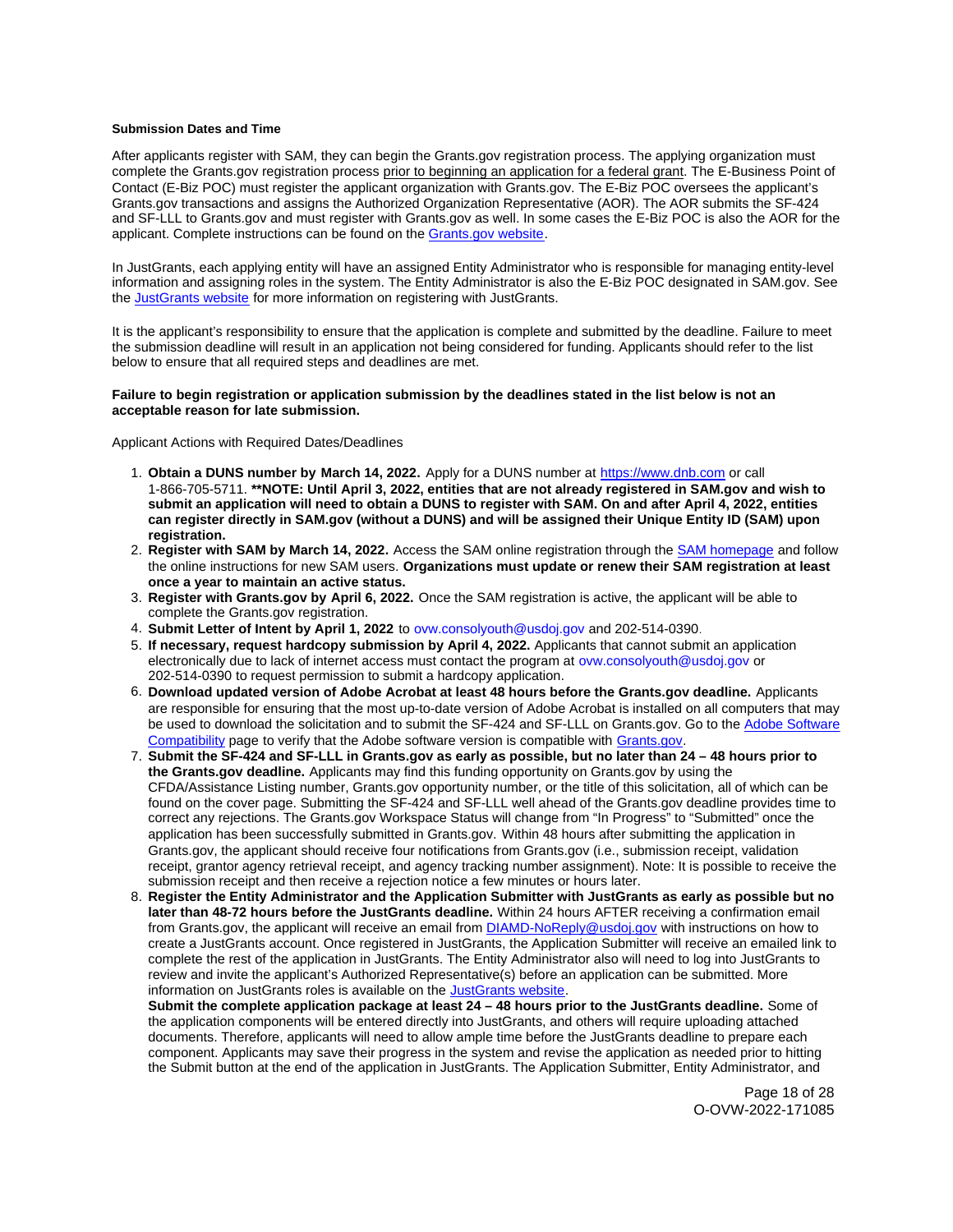Authorized Representative(s) will receive an email from JustGrants confirming submission of the application.

10. **Confirm application receipt:** Applicants should closely monitor their email and JustGrants accounts for any notifications from [Grants.gov](https://Grants.gov) or JustGrants about a possible failed submission. The user who is authorized to submit applications on behalf of the organization is the one who will receive these notifications. OVW does not send out these notifications, nor does OVW receive a copy of these notifications. It is the applicant's responsibility to notify OVW of any problems with the application submission process. **Submitting the application components at least 48 hours before each deadline ([Grants.gov](https://Grants.gov) or JustGrants, as applicable) will enable the applicant to receive notice of a failed submission and provide an opportunity to correct the error before the applicable deadline.** 

## **OVW Policy on Late Submissions/Other Submission Requirements**

Applications not submitted by **9:00 p.m. E.T.** on **April 12, 2022** will not be considered for funding, unless the applicant receives OVW permission to submit a late application. In limited circumstances, OVW will approve a request to submit an application after the deadline. The lists below provide a description of the circumstances under which OVW will consider such requests. Approval of a late submission request is not an indication of the application's final disposition. Applications approved for late submission are still subject to the review process and criteria described in this solicitation.

To ensure fairness for all applicants, OVW requires that applicants requesting late submission adhere to the following:

Experiencing Technical Difficulties Beyond the Applicant's Reasonable Control

Issue with SAM, [Grants.gov,](https://Grants.gov) or JustGrants Registration

- 1. Register and/or confirm existing registration at least three weeks prior to the application deadline to ensure that the individual who will be submitting the application has [SAM,](https://www.sam.gov/portal/SAM/#1) [Grants.gov,](https://Grants.gov) and JustGrants access and is the person registered to submit on behalf of the applicant.
- 2. Maintain documentation of when registration began, any issues related to registration, and all communication with technical support.

## **Note: Failure to begin the SAM, [Grants.gov,](https://Grants.gov) or JustGrants registration process in sufficient time (i.e., by the date identified in this solicitation) is not an acceptable reason for late submission.**

Unforeseeable Technical Difficulties During the Submission Process

- 1. Contact [Grants.gov](https://Grants.gov) or OVW JustGrants, as applicable, for Applicant/User Support at least 24 hours prior to the applicable deadline.
- 2. Maintain documentation of all communication with [Grants.gov](https://Grants.gov) or JustGrants Applicant/User Support.
- 3. Prior to the applicable deadline, contact this program, via email at [ovw.consolyouth@usdoj.gov](mailto:ovw.consolyouth@usdoj.gov) indicating that the applicant is experiencing technical difficulties, including issues with SAM.gov. [Grants.Gov](https://Grants.Gov), or JustGrants, and would like permission to submit a late application. The email must include the following:
- A detailed description of the difficulty that the applicant is experiencing.
- The contact information (name, telephone, and email) for the individual making the late submission request.
- The applicant's DUNS/UEI number.
- [Grants.gov](https://Grants.gov) or JustGrants application numbers and User Support tracking numbers
- In the case of technical difficulties, the complete application packet (Proposal Narrative, Budget and Budget Narrative, MOU.

**Common foreseeable technical difficulties for which OVW will not approve a late submission:** (1) Using an outdated version of Adobe Acrobat; and (2) Attachment rejection [\(Grants.gov](https://Grants.gov) will reject attachments with names that contain certain unallowable characters).

**Note:** Through [Grants.gov](https://Grants.gov) and JustGrants, OVW can confirm when submission began. Applicants that attempt final submission less than 24 hours before the deadline will not be considered for late submission. By beginning the final submission process 24-48 hours before the deadline, applicants should have sufficient time to receive notice of problems with their submissions and make necessary corrections.

#### Severe Inclement Weather or Natural or Man-Made Disaster

Contact this program at [ovw.consolyouth@usdoj.gov](mailto:ovw.consolyouth@usdoj.gov) as soon as the applicant is aware of severe weather or a natural or man-made disaster that may impede the submission of an application by the deadline. The email should include a detailed description of the weather event or natural or man-made disaster. A detailed description includes when the event occurred, or is likely to occur, the impacted area, and the specific impact on the applicant and/or

> Page 19 of 28 O-OVW-2022-171085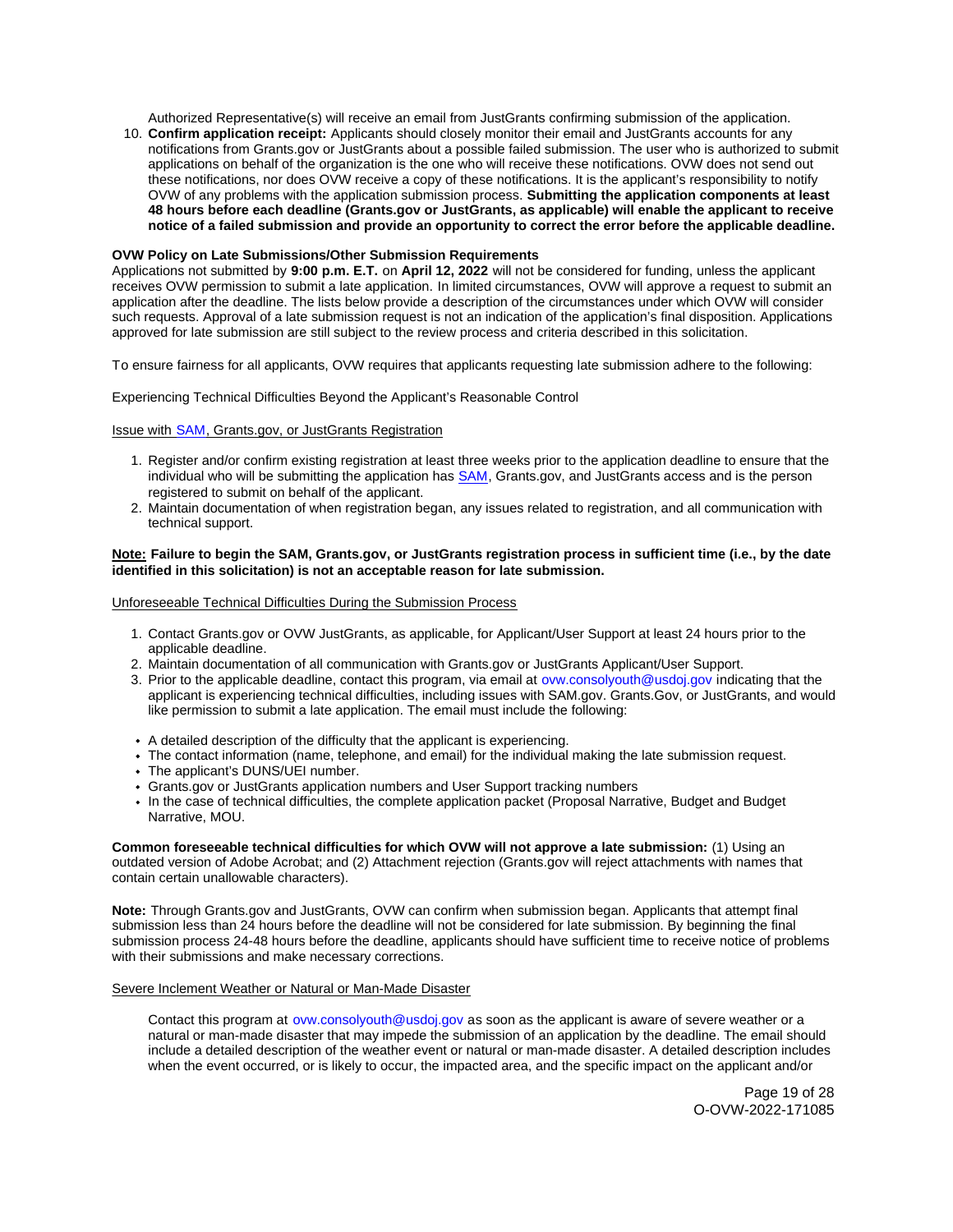<span id="page-19-0"></span>partners' ability to submit the application by the deadline (e.g., without power for "x" days, office closed for "x" days). If the application is complete and ready for the submission at the time the applicant notifies OVW, the application should be included with the email.

2. Applicants impacted by severe weather or a natural or man-made disaster occurring on the deadline must contact OVW within 48 hours after the due date or as soon as communications are restored.

## **Note: OVW may not be able to accommodate all requests resulting from severe inclement weather or a natural or man-made disaster.**

OVW will review the request for late submission and required documents and notify the applicant whether the request has been approved or denied within 30 days of the submitted request.

## **Application Review Information**

## **Review Criteria**

Applications will be scored based on the degree to which the application responds to each section and addresses each element in the section. Furthermore, applications will be scored based upon the quality of the response, capacity of the applicant and any partners, and the level of detail provided. Each element **must** be addressed in the section in which it is requested. Points may be deducted if the applicant does not include the information in the appropriate section regardless if it is included elsewhere within the application. Each section will be reviewed as a separate document and will be scored as such. Specifically, for the EM program, scoring will be as follows:

- 1. Proposal narrative: 60 points, of which:
	- A. Purpose of the proposal: 10 points.
	- B. What will be done: 40 points.
	- C. Who will implement the proposal: 10 points.
- 2. Budget worksheet and budget narrative: 20 points.
- 3. MOU: 20 points.

Voluntary match or other cost sharing methods will not be considered in the evaluation of the application.

#### **Review and Selection Process**

Applications will be subject to a peer review and a programmatic review.

## Peer Review

OVW will subject all eligible, complete, and timely applications to a peer review process that is based on the criteria outlined in this solicitation. OVW may use internal reviewers, external reviewers, or a combination of both.

#### Programmatic Review

All applications that are considered for funding will be subject to a programmatic review. The programmatic review consists of assessing the application for compliance with the program's scope, activities that compromise victim safety, and, if applicable, past performance and priority area review. OVW reserves the right to deduct points from applications for the following reasons:

- 1. Activities that compromise victim safety and recovery and undermine offender accountability (deduct up to 50 points).
- 2. Out-of-scope and unallowable activities (deduct up to 50 points).
- 3. Past performance (deduct up to 25 points).
- 4. Formatting and Technical Requirements (deduct up to 5 points).

An application that is deemed to be substantially out-of-scope, proposes a substantial number of activities that are unallowable, or proposes activities that pose a significant threat to victim safety or a serious breach of confidentiality will not be considered for funding. **An applicant with considerable past performance issues may receive a deduction in points as described above or be removed from consideration entirely regardless of the application's peer review score.** 

## Past Performance Review

As a part of the programmatic review process described above, applicants with current or recently closed OVW awards will be reviewed for past performance and risk based on the elements listed below.

> Page 20 of 28 O-OVW-2022-171085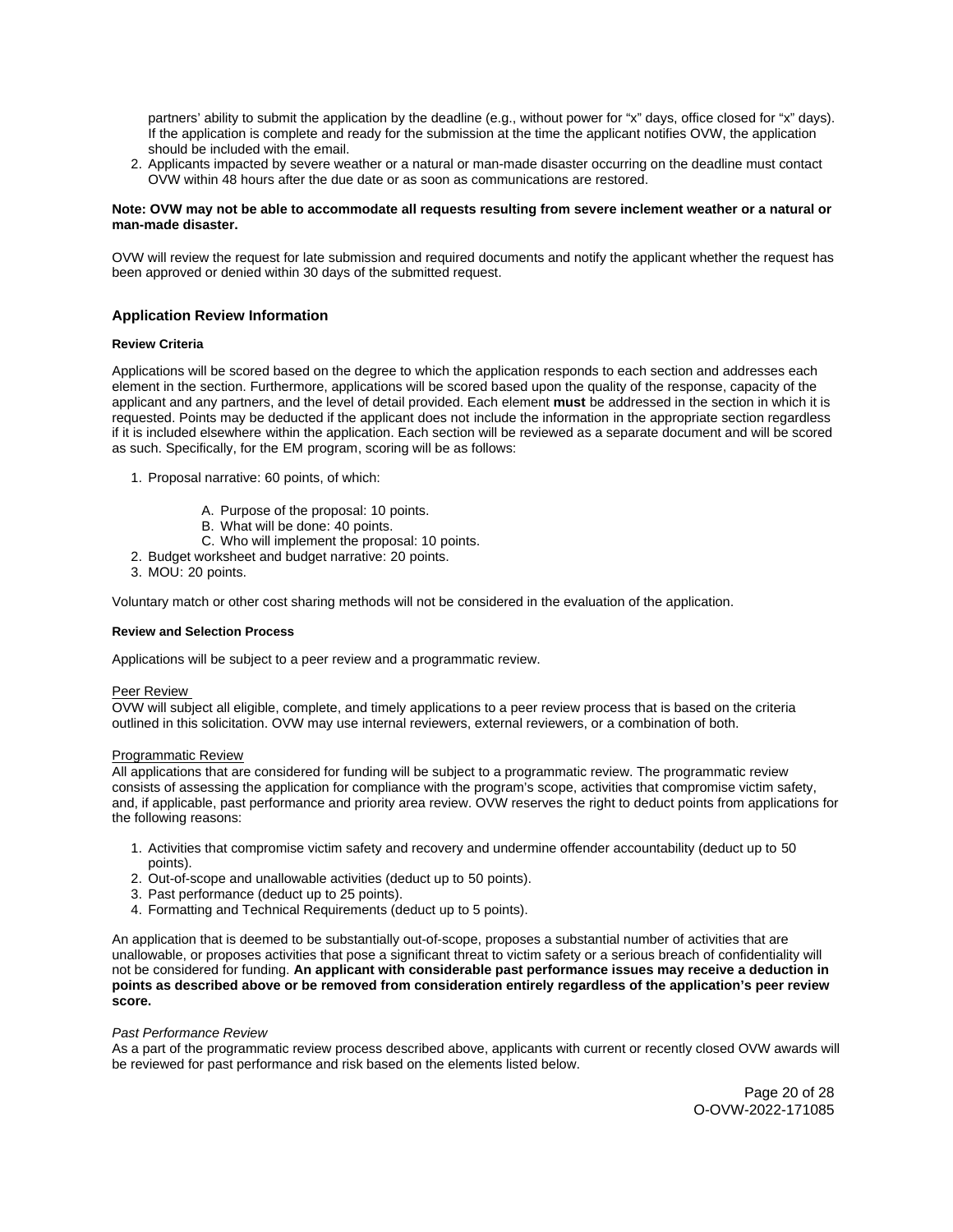- <span id="page-20-0"></span>1. Adherence to the grant program's statutory purpose and requirements.
- 2. Implementation of the project according to plan, without significant obstacles and/or challenges.
- 3. Implementation of the project within the original period of performance.
- 4. Drawdown of funds commensurate with the level of program activities completed.
- 5. Management of award such that applicant has had uninterrupted access to funds.
- 6. Attendance at/participation in all required OVW-sponsored training and technical assistance events.
- 7. Timely resolution of issues identified during programmatic monitoring.
- 8. Completion of close-out of prior awards within 120 days of the project end date.
- 9. Timely resolution of issues necessary to close out prior awards.
- 10. Timely resolution of issues identified during financial monitoring.
- 11. Timely response to OVW requests.
- 12. Development of deliverables that support the project goals and objectives and are of acceptable quality.
- 13. Implementation of the project as designed without unjustified modification.
- 14. Timely submission of federal financial reports (FFR).
- 15. Timely submission of performance reports.
- 16. Submission of complete and accurate performance reports.
- 17. Adherence to the terms and conditions of existing grant award(s) from OVW.

Prior to making an award, OVW is required to review and consider any information about applicants included in the designated integrity and performance system accessible through SAM (currently the Federal Award Performance and Integrity Information System or FAPIIS). Applicants may review and comment on information in FAPIIS about themselves that another federal awarding agency has previously entered. OVW will consider the applicant's comments as well as other information available in FAPIIS in making its judgment about the risk posed by making an award to the applicant as described in 2 C.F.R. § 200.206.

Absent explicit statutory authorization or written delegation of authority to the contrary, all final award decisions will be made by the OVW Director, who also may give consideration to factors including, but not limited to, reaching underserved populations, geographic diversity, OVW priorities, past performance, and available funding when making awards. All award decisions are final and not subject to appeal.

## High-Risk Grantees

Based on DOJ's assessment of each grantee with regard to current or previous funding, unresolved audit issues, delinquent programmatic and fiscal reporting, and prior performance, a grantee may be designated "high-risk." Awards to high-risk grantees may carry special conditions such as increased monitoring and/or prohibitions on drawing down funds until certain requirements are met. High-risk grantees with substantial or persistent performance or compliance issues, long-standing open audits, or open criminal investigations may not be considered for funding.

#### **Anticipated Announcement and Federal Award Dates**

It is anticipated that all applicants will be notified of the outcome of their applications by October 1, 2022.

## **Federal Award Administration Information**

## **Federal Award Notices**

Successful applicants will receive OVW award notifications electronically from JustGrants (not [Grants.gov](https://Grants.gov)). Recipients will be required to log into JustGrants to review and accept the award. The Authorized Representative must acknowledge having read and understood all sections of the award instrument and submit the required declaration and certification to accept the award; these steps will be completed electronically in JustGrants.

#### **Administrative, National Policy, and Other Legal Requirements**

## Information for All Federal Award Recipients

Applicants selected for awards must agree to comply with additional legal, administrative, and national policy requirements. OVW strongly encourages applicants to review the information pertaining to these additional requirements prior to submitting an application. This information can be found in the section of the [Solicitation Companion Guide](https://www.justice.gov/ovw/resources-applicants) entitled "Post-Award Requirements for All Federal Award Recipients."

Terms and conditions for OVW awards are available on the [OVW website.](https://www.justice.gov/ovw/award-conditions) These terms are subject to change prior to the issuance of the awards.

> Page 21 of 28 O-OVW-2022-171085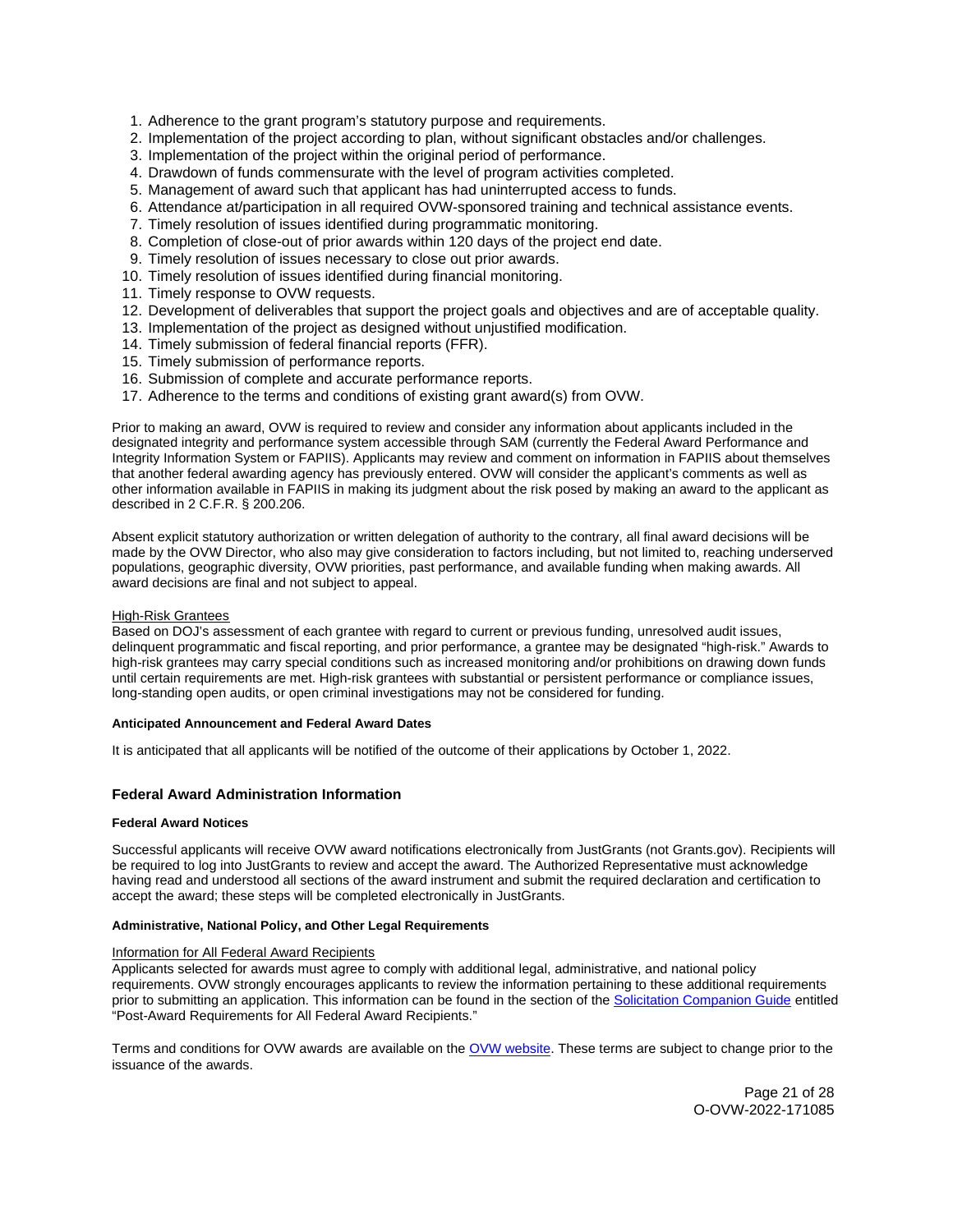## <span id="page-21-0"></span>Violence Against Women Act Non-Discrimination Provision

The Violence Against Women Reauthorization Act prohibits OVW grantees from excluding, denying benefits to, or discriminating against any person on the basis of actual or perceived race, color, religion, national origin, sex, gender identity, sexual orientation, or disability in any program or activity funded in whole or in part by OVW. Recipients may provide sex-segregated or sex-specific programming if doing so is necessary for the essential operation of a program, so long as the recipient provides comparable services to those who cannot be provided with the sex-segregated or sexspecific programming. Additional information on the civil rights obligations of OVW funding recipients can be found in the [Solicitation Companion Guide](https://www.justice.gov/ovw/resources-applicants) under "Civil Rights Compliance."

## Accessibility

Recipients of OVW funds must comply with applicable federal civil rights laws, which, among other things, prohibit discrimination on the basis of disability and national origin. Compliance with these laws includes taking reasonable steps to ensure that persons with limited English proficiency have meaningful access to recipients' programs and activities and that these programs and activities are readily accessible to individuals with disabilities. More information on these obligations is available in the [Solicitation Companion Guide](https://www.justice.gov/ovw/resources-applicants) under "Civil Rights Compliance."

## **General Information about Post-Federal Award Reporting Requirements**

OVW grantees are required to submit semi-annual performance reports and quarterly Federal Financial Reports (SF-425). Appropriate performance report forms will be provided to all applicants selected for an award. Forms will be submitted electronically. Future awards and fund drawdowns may be withheld if reports are delinquent. For more information on post award reporting requirements, including requirements for certain recipients to report information on civil, criminal, and administrative proceedings in FAPIIS, see the [Solicitation Companion Guide](https://www.justice.gov/ovw/resources-applicants) and the award condition on recipient integrity and performance matters available on the [OVW website.](https://www.justice.gov/ovw/award-conditions)

## **Federal Awarding Agency Contact(s)**

For assistance with the requirements of this solicitation, contact the following:

- Programmatic questions, contact this program at [ovw.consolyouth@usdoj.gov](mailto:ovw.consolyouth@usdoj.gov) or 202-514-0390.
- Financial questions, contact 888-514-8556 or ovw.gfmd@usdoj.gov
- Technical questions:
	- [Grants.gov](https://Grants.gov) Applicant Support at 800-518-4726 or support@grants.gov
	- OVW JustGrants Support at 1-866-655-4482 or OVW.JustGrantsSupport@usdoj.gov

## **Other Information**

## **Public Reporting Burden- Paper Work Reduction Act Notice**

Under the Paperwork Reduction Act, a person is not required to respond to a collection of information unless it displays a currently valid OMB control number. OVW tries to create forms and instructions that are accurate, can be easily understood, and impose the least possible burden on applicants. The estimated average time to complete and file this form is 30 hours. Comments regarding the accuracy of this estimate or suggestions for simplifying this form can be submitted to the Office on Violence Against Women, U.S. Department of Justice, 145 N Street, NE, Washington, DC 20530.

## **Note: Any materials submitted as part of an application may be released pursuant to a request under the Freedom of Information Act.**

## **Application Checklist**

Applicants must submit a fully executed application to OVW, including all required supporting documentation. Prior to peer review, OVW will not contact applicants for missing items. Additionally, if an applicant plans to submit an application under any other OVW grant program this fiscal year, it is the applicant's responsibility to ensure that only documents pertinent to this solicitation are included with this application. OVW will not redirect documents that are inadvertently submitted with the wrong application (e.g., a Rural Program letter submitted with a Transitional Housing Program application will not be transferred to the Rural application).

> Page 22 of 28 O-OVW-2022-171085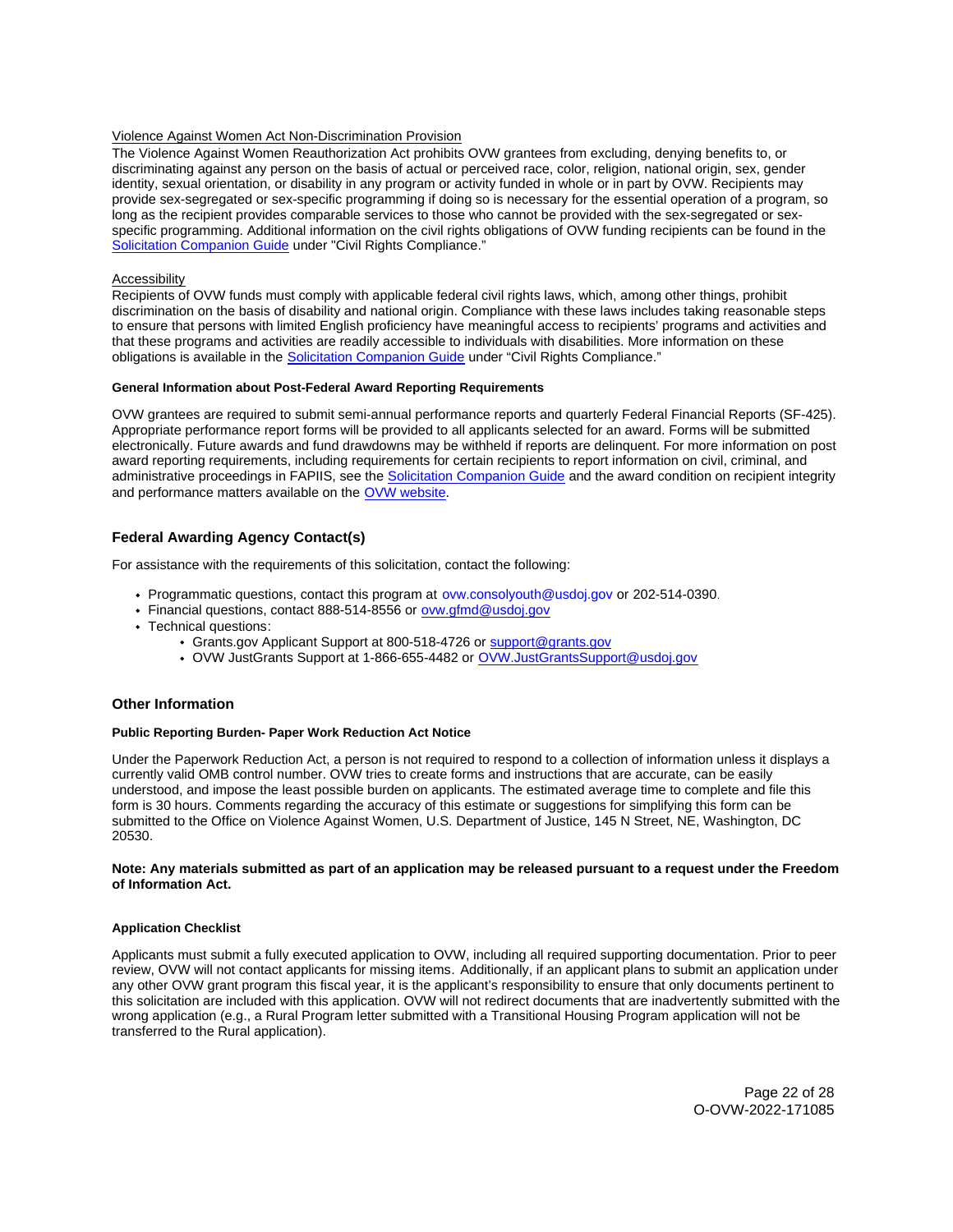<span id="page-22-0"></span>

| <b>Application Document</b>                                                                 | <b>Date Completed</b> |
|---------------------------------------------------------------------------------------------|-----------------------|
| 1. Application for Federal Assistance: SF-424.                                              |                       |
| 1. Disclosure of Lobbying Activities (SF-LLL).                                              |                       |
| 1. Proposal Abstract.                                                                       |                       |
| 1. Letter of Intent.                                                                        |                       |
| 1. Surveys:                                                                                 |                       |
| a. Pre-Award Risk Assessment.                                                               |                       |
| b. <b>EM program DRA.</b>                                                                   |                       |
| 1. Proposal Narrative:                                                                      |                       |
| a. Purpose of the Proposal.<br>b. What Will Be Done.<br>c. Who Will Implement the Proposal. |                       |
| 1. Budget Worksheet and Budget Narrative.                                                   |                       |
| 1. Indirect Cost Rate Agreement (if applicable).                                            |                       |
| 1. Applicant Financial Capability Questionnaire (if applicable).                            |                       |
| 1. Disclosure of Process Related to Executive Compensation (if applicable).                 |                       |
| 1. Memorandum of Understanding                                                              |                       |
| 12. Letter of Nonsupplanting.                                                               |                       |
| 13. Confidentiality Notice Form.                                                            |                       |
| 14. Application Disclosure(s) of Duplication in Cost<br>Items.                              |                       |

## **Survey Questions**

## **EM DRA**

Engaging Men - Data Requested with Application

Applicants must respond to each question. The Data Requested with Application questionnaire is a required element and must be fully completed and submitted to successfully apply for this program.

Grant Point of Contact Information

1. Provide the following information for the grant point-of-contact. This person must be an employee of the applicant.

Name

**Title** 

Address

Telephone number

Email address

Organizational Questions

2. Is the applicant (the organization whose unique entity identifier/DUNS number is being used for the application) serving as a fiscal agent? A fiscal agent is an entity that does not participate in implementation of the project and passes all funds through to subrecipients, conducting minimal administrative activities. Note: The fiscal agent must be an eligible applicant for the program.

List all subrecipients

The applicant must check the box to acknowledge that the applicant will be responsible for all applicable statutory, fiscal, and programmatic requirements, including those of 2 C.F.R. Part 200, as well as all project deliverables.

3. Has the applicant expended \$750,000 or more in federal funds in the applicant's past fiscal year?

Page 23 of 28 O-OVW-2022-171085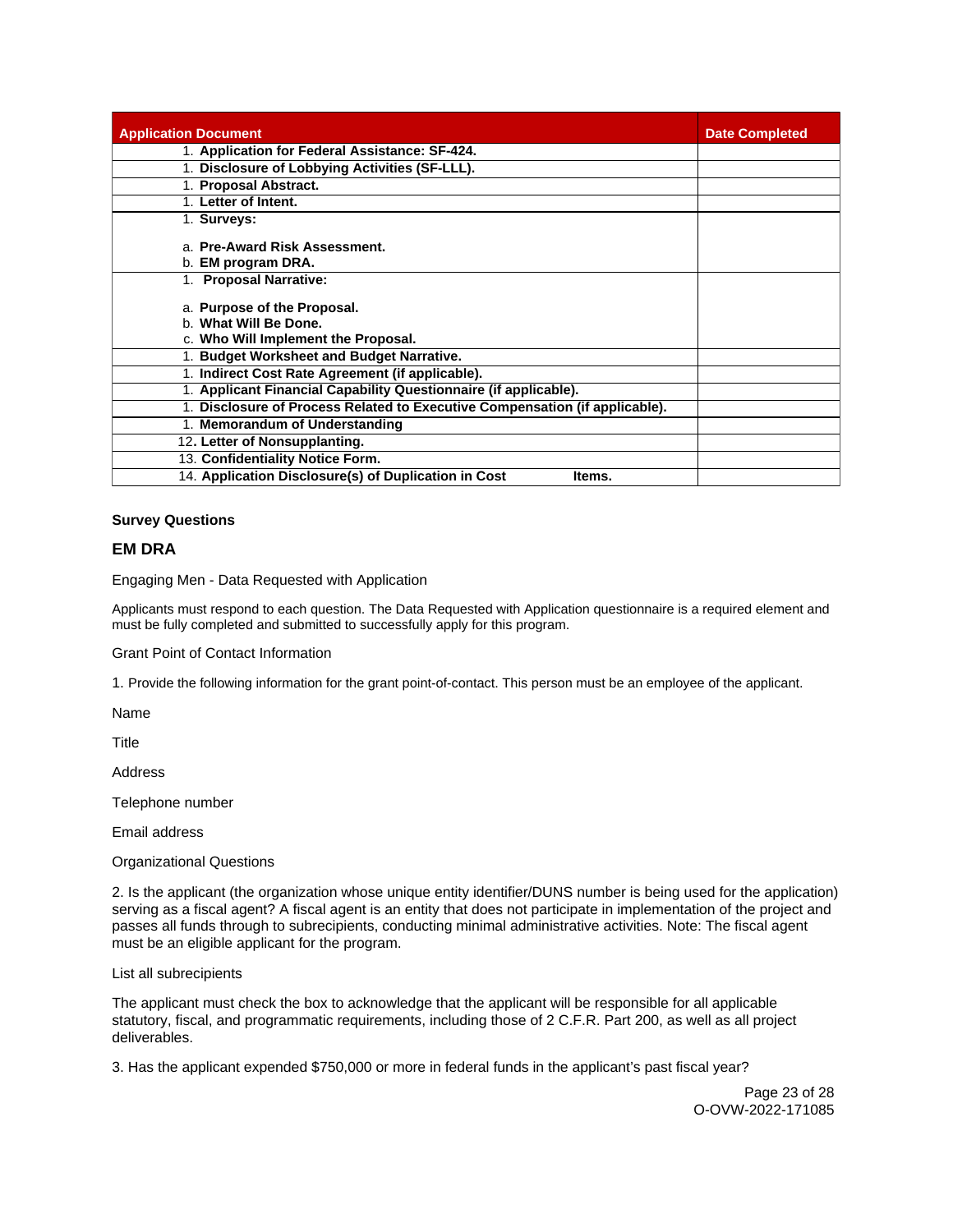Specify the end date of the applicant's fiscal year.

4. Is the applicant a nonprofit organization that holds money in offshore accounts for the purpose of avoiding paying the tax described in section 511(a) of the Internal Revenue Code?

5. Is the applicant a nonprofit organization that uses the Internal Revenue Service's three-step safe-harbor procedure to establish a rebuttable presumption that its executives' compensation is reasonable? For additional information about the safe-harbor procedure, see "Disclosure of Process Related to Executive Compensation" in the Budget and Associated Documentation section of this solicitation.

Note: Applicant must upload the required Disclosure of Process Related to Executive Compensation in the Budget/Financial Attachments section of JustGrants.

6. Is the applicant one of the following (check all that apply). Note: Checking any of these categories will not determine eligibility for funding; eligibility criteria, including related documentation requirements, are set forth in the Eligibility section of the solicitation.

7. Does the application propose to focus on a rural community or area (as defined by 34 U.S.C. 12291(a)(26))?

8. Is the applicant a federally recognized tribe?

9. Is the applicant a tribal organization as defined by 34 U.S.C. 12291(a)(38)?

Applicant as Partner Information – EM

10. Is the applicant a partner/subrecipient on a current grant or pending application for the Engaging Men grant program?

A. Select if a partner/subrecipient on a current award.

Year of award

Role of partner/subrecipient on current award

B. Select if a partner/subrecipient on another pending application.

Name of applicant organization

11. Is the applicant a partner/subrecipient on a current grant or pending application for the Children and Youth grant program?

A. Select if a partner/subrecipient on a current award.

Year of the award

Role of the partner/subrecipient on a current award

B. Select if a partner/subrecipient on another pending application.

Name of applicant organization

Proposed Partner Information – EM

12. Are any proposed partner(s)/subrecipient(s) on this application also a recipient, or partner/subrecipient, on a current grant or another pending application for the Engaging Men grant program?

A. Provide the following information for each partner/subrecipient.

Partner/subrecipient name

Year of award or pending application

Role of partner/subrecipient on current award or pending application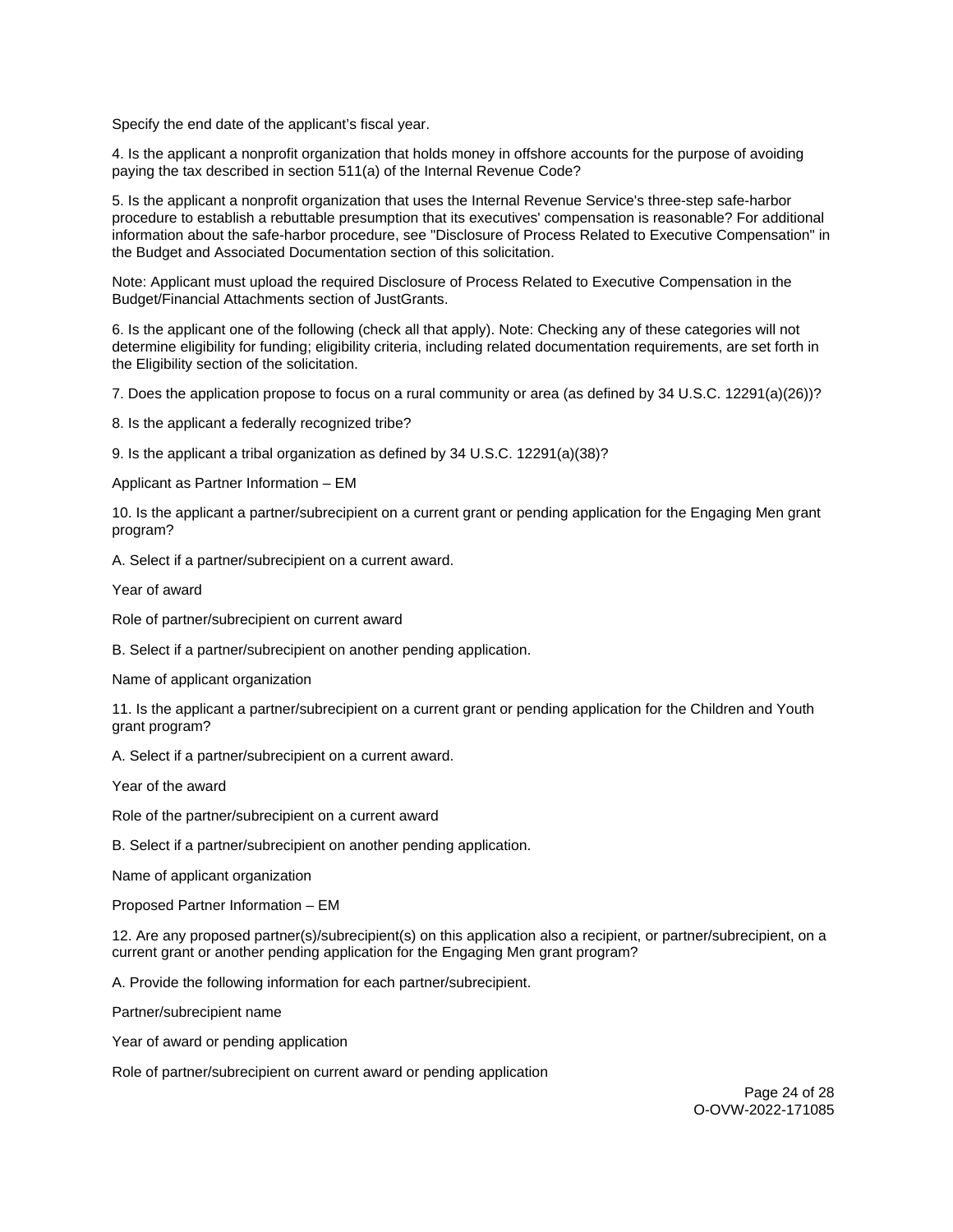B. Provide the following information for each partner/subrecipient.

Partner/subrecipient name

Year of award or pending application

Role of partner/subrecipient on current award or pending application

C. Provide the following information for each partner/subrecipient.

Partner/subrecipient name

Year of award or pending application

Role of partner/subrecipient on current award or pending application

13. Are any proposed partner(s)/subrecipient(s) on this application also a recipient, or partner/subrecipient, on a current grant or another pending application for the Children and Youth grant program?

A. Provide the following information for each partner/subrecipient.

Partner/subrecipient name

Year of the award or pending application

Role of partner/subrecipient on current award or pending application

B. Provide the following information for each partner/subrecipient.

Partner/subrecipient name

Year of the award or pending application

Role of partner/subrecipient on current award or pending application

C. Provide the following information for each partner/subrecipient.

Partner/subrecipient name

Year of the award or pending application

Role of partner/subrecipient on current award or pending application

Applicant Direct Recipient – EM

14. Has the applicant ever been a direct recipient of any of the following grant programs? Check all that apply.

A. CEV - Grants to Assist Children and Youth Exposed to Violence

List the year(s) applicant received funding

B. CY - Grants to Prevent and Respond to Domestic Violence, Dating Violence, Sexual Assault, and Stalking Against Children and Youth Program

List the year(s) applicant received funding

C. CYEM - Consolidated Grant Program to Address Children and Youth Experiencing Domestic and Sexual Assault and Engage Men and Boys as Allies

List the year(s) applicant received funding

D. EM - Grants to Engage Men and Boys as Allies in the Prevention of Violence Against Women and Girls

Page 25 of 28 O-OVW-2022-171085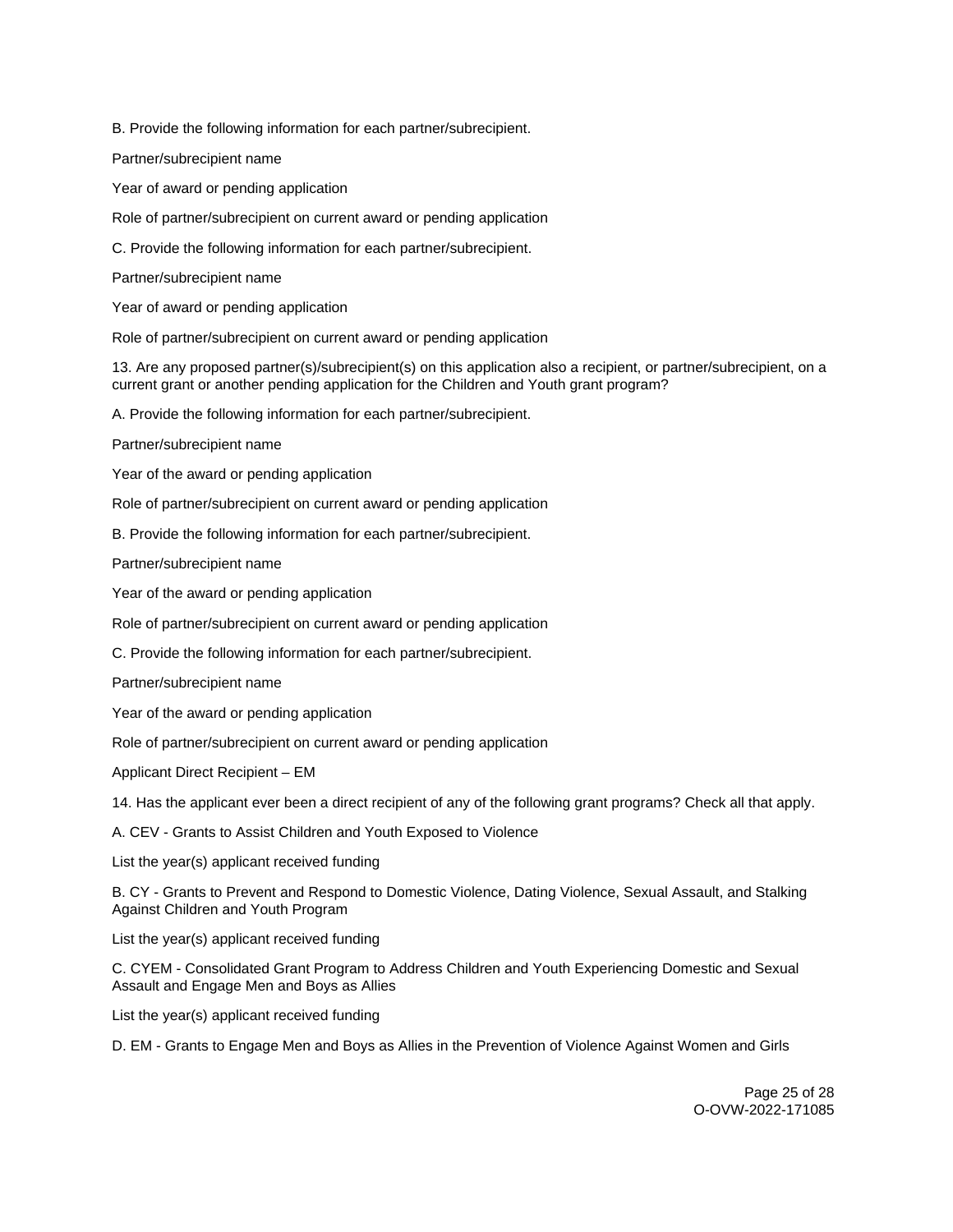List the year(s) applicant received funding

E. EMY - Engaging Men and Youth in Preventing Domestic Violence

List the year(s) applicant received funding

F. STEP - Supporting Teens through Education and Prevention

List the year(s) applicant received funding

G. Youth Services - Services to Advocate for and Respond to Youth

List the year(s) applicant received funding

OVW Priority Areas and Grant Activities – EM

15. Does the application propose to address OVW Priority Area #5: Improve outreach, services, civil and criminal justice responses, prevention, and support for survivors of sexual assault, domestic violence, dating violence, and stalking from underserved communities, particularly LGBTQ and immigrant communities?

Identify which underserved community(ies) the application proposes to address.

16. Identify the percentage of grant activities, should the application be funded, that will address each of the following issues (the total percentages should not exceed 100)

Applicant and Project Information – EM

17. Identify applicant type.

Agency of a unit of local government (e.g., Police Department, Department of Parks and Recreation)

Boys or Men Serving Agency or Organization (non-governmental)

Child or Youth Serving Agency or Organization (non-governmental)

Community-Based Organization (non-boys/men focused)

Domestic Violence Coalition

Dual Domestic Violence and Sexual Assault Coalition

Faith-Based Organization or Program

School or School District

Sexual Assault Coalition

Tribal Government

Tribal Organization

Unit of Local Government (e.g., city, county)

Victim Service Provider

18. Which Purpose Area does the application address? The application may address multiple Purpose Areas.

Purpose Area #1 Develop and/or implement programming to recruit and train men and boys to serve as role models, positive influencers, change agents, and/or mentors to address and prevent domestic violence, dating violence, sexual assault, stalking, and/or sex trafficking.

Purpose Area #2 Integrate education on domestic violence, dating violence, sexual assault, stalking, and/or sex trafficking (the VAWA crimes) into established support and/or enrichment programs to assist men and/or boys in

> Page 26 of 28 O-OVW-2022-171085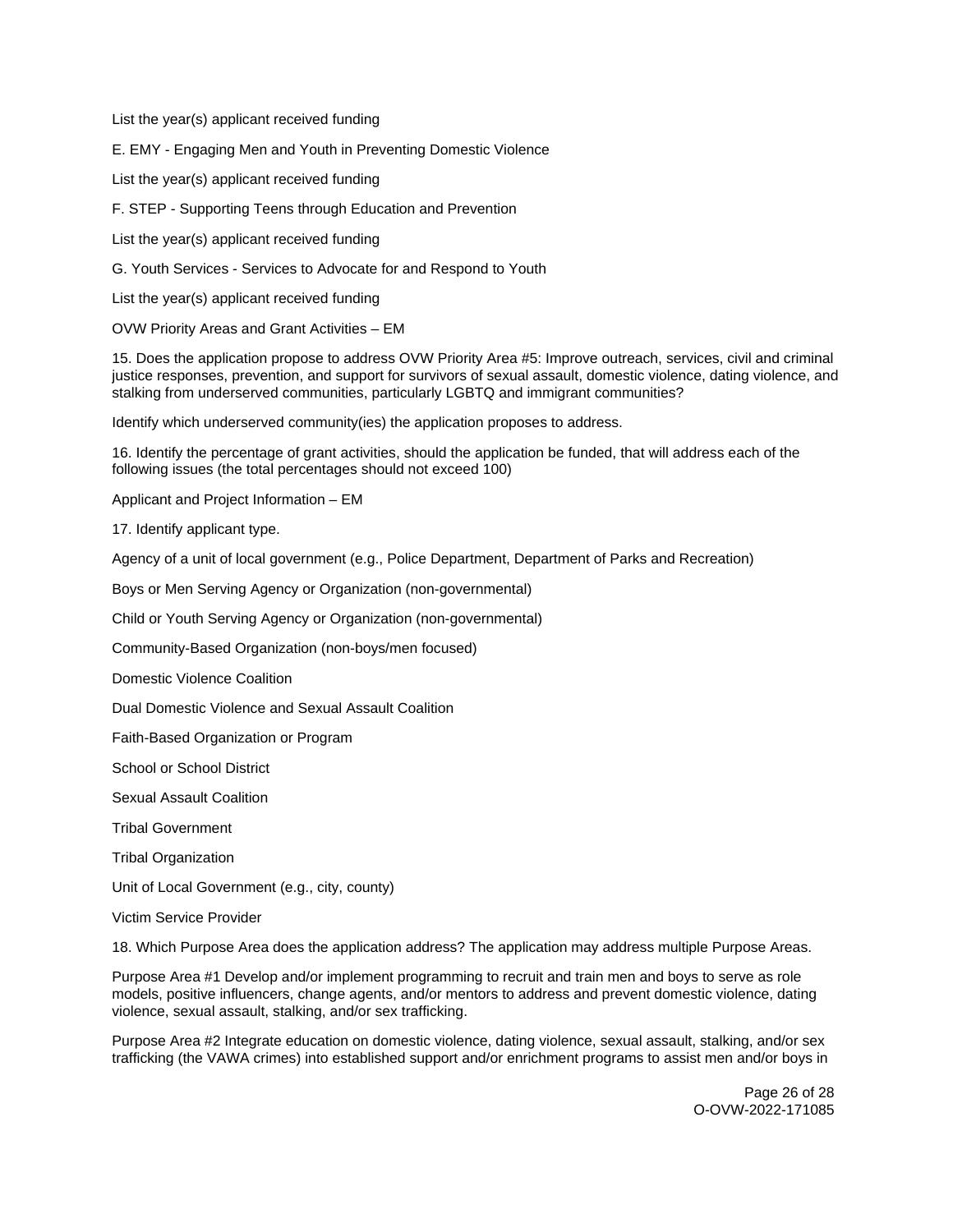developing healthy relationships, challenging social norms that support violence against women and girls, becoming active bystanders, and understanding the intersection of the VAWA crimes and other types of related violence.

Purpose Area #3 Develop and implement a train-the-trainer program for community organizations or programs, and/or governmental agencies or programs, to incorporate education and/or training into their existing work with male clients to prevent violence against women and girls.

19. State where the project will be implemented.

20. Provide the name and entity type for each non-required partner.

A. Victim Service Provider

Name of partner

Entity type

B. An organization or program with demonstrated experience providing support, enrichment, and/or leadership development programming that focuses on men or boys.

Name of partner

Entity type

20. Provide the name and entity type for each non-required partner.

A. Non-required project partner #1

Name of partner

Entity type

B. Non-required project partner #2

Name of partner

Entity type

C. Non-required project partner #3

Name of partner

Entity type

## **Pre-Award Risk Assessment 2**

Pre-Award Risk Assessment 3

Will all funds awarded under this program be maintained in a manner that they will be accounted for separately and distinctly from other sources of revenue/funding? Provide a brief description of the applicant's policies and procedures that ensure funds will be tracked appropriately.

Does the applicant have written accounting policies and procedures? How often are these policies and procedures updated? Provide a brief list of the topics covered in the applicant's policies and procedures. OVW may request a copy for review during the application/award process or as part of the grant monitoring process.

Is the applicant's financial management system able to track actual expenditures and outlays with budgeted amounts for each grant or subgrant? Provide a brief summary of the organization's process for tracking expenditures, including tracking budgeted versus actual amounts.

Does the applicant have procedures in place for minimizing the time between transfer of funds from the United States Treasury and disbursement for project activities? Provide a short summary of the applicant's policy for

Page 27 of 28 O-OVW-2022-171085